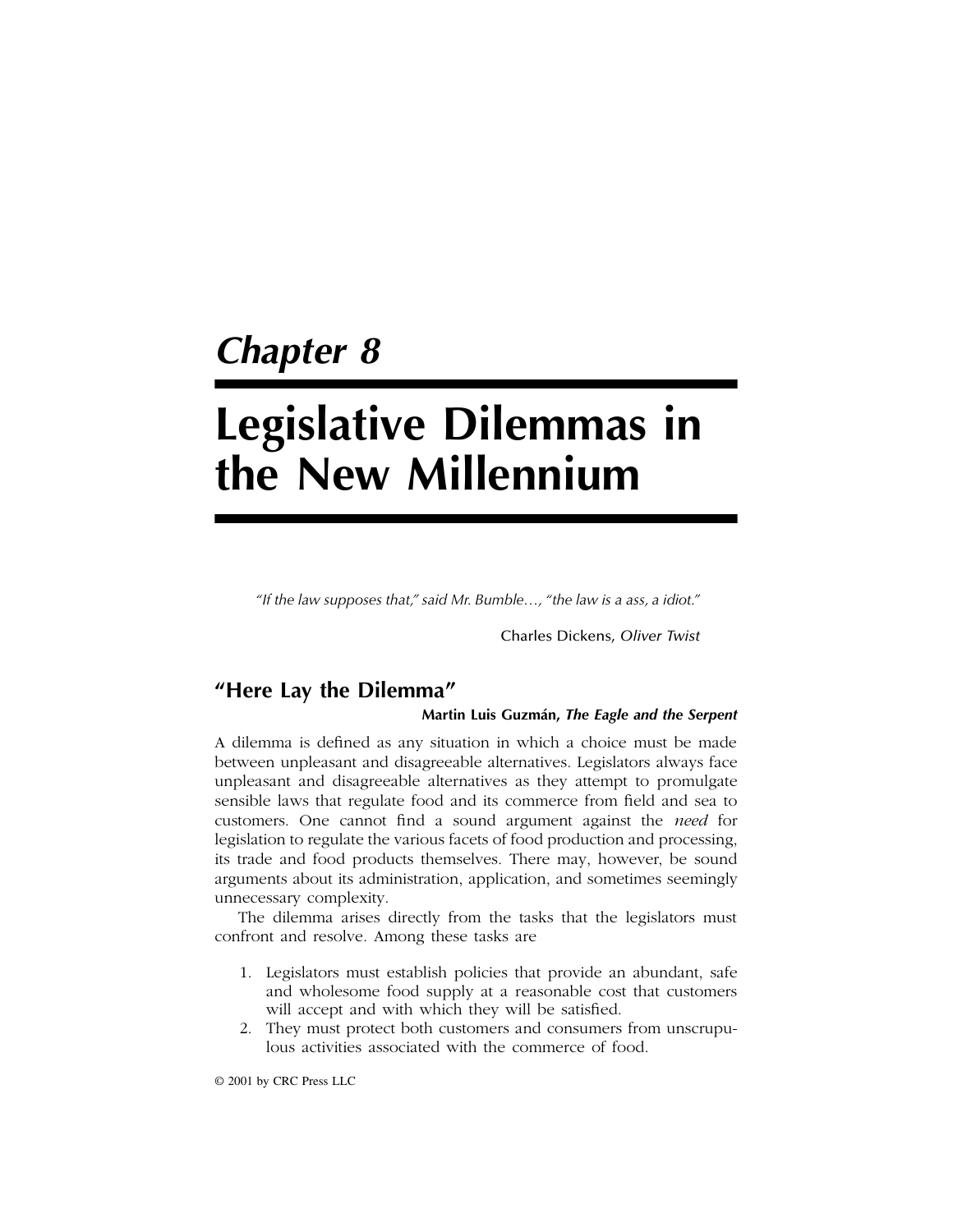- 3. They must support directly and indirectly the primary producers and harvesters of food to assure an abundant and continuing supply of food.
- 4. They must protect their manufacturing industries. In many countries the food segment of the economy is a major component employing a significantly large work force.
- 5. Legislators must protect the independence of the national food economy from foreign domination yet maintain international trade relations with other countries for safety of the food supply and to earn foreign monies.

These tasks, some of which appear to be contradictions, introduce unpleasant alternatives.

For example, to accomplish tasks (1) and (3) above introduces a cost factor. Food costs must rise. Customers who are voters might balk at increases they consider too large. Or food must be subsidized which necessitates taxation. Subsidies might contravene (5) above, trade agreements with other countries. Subsidies and other support programs will increase costs at the processing and retailing levels (4). Rising taxes and rising food prices will irritate the public.

Food, for all the above reasons, will always be a highly regulated item. Free trade in food, especially a global free trade, is very unlikely in the new millennium. The political, social, nutritional, and historical importance of food throughout the new millennium must be factored into any deliberations affecting food legislation and its attendant regulations.

To understand the dilemma and suggest avenues of resolution one must first examine the policy making and legislative processes as these exist commonly in many countries. With this appreciation, one can understand how food legislation can be, and is, manipulated for good or bad purposes. The limitations of the legal process in regulating food and its commerce either internationally or nationally are then clearly revealed. Such an analysis will assist one in understanding the public's and the food industry's often open dissatisfaction with the process and the active antagonism of many consumer advocacy groups toward the effectiveness of the legal process.

## **How the Dilemma for Food Legislators Arose**

The long history for state intervention in food is put succinctly in the opening sentence of Spitz's article (1979):

*"The role of the state in building up and controlling grain reserves is nowhere better illustrated than in ancient Morocco, where the same word – mahkzen – was used for both granary and government."*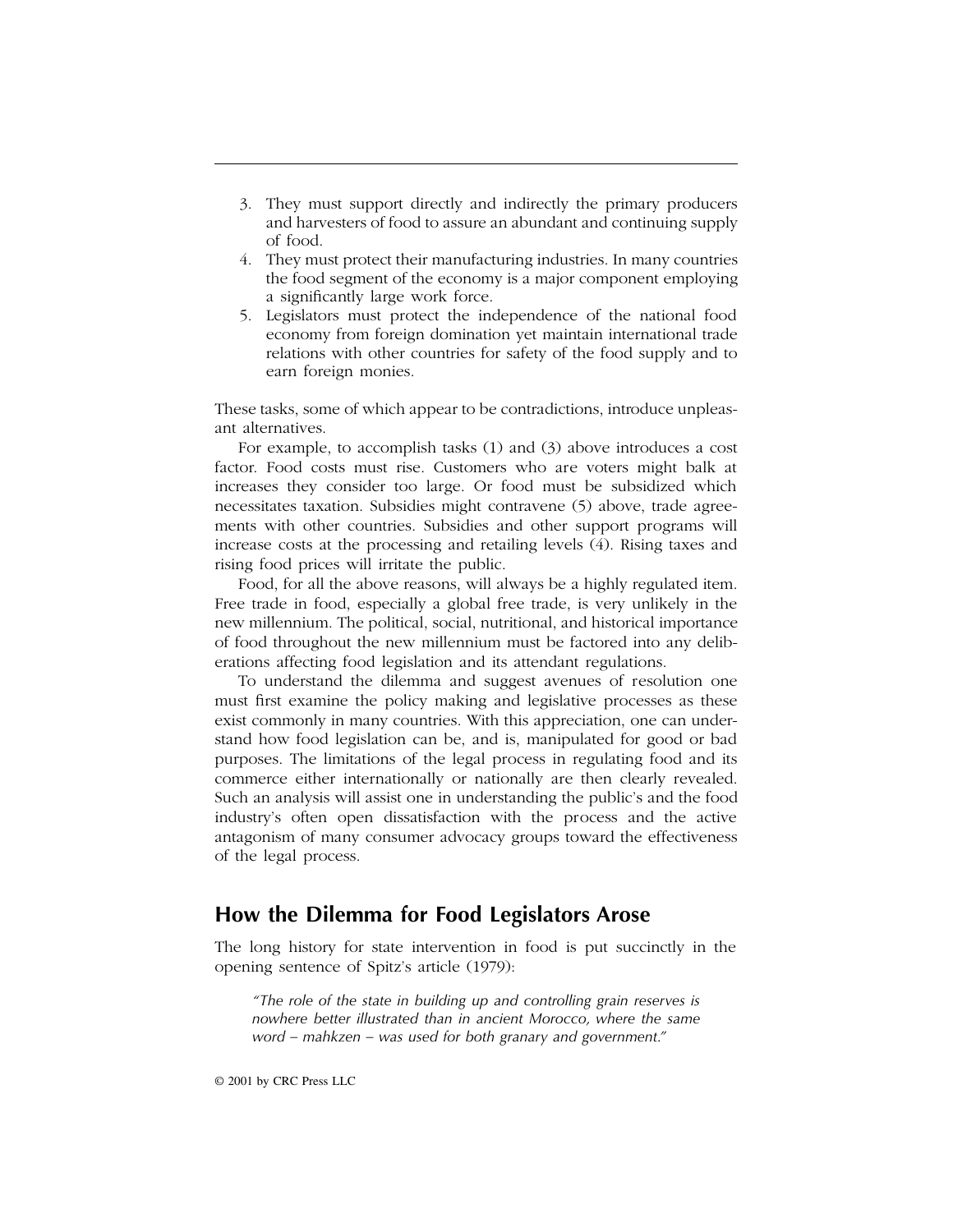In short, food is government and government is food.

That the state would sell grain at a fixed price, especially in disastrous harvest years, is not a new concept. The production and distribution of grain were controlled about 2000 B.C. in China by the Emperor Shun (Spitz, 1979). Public treasuries maintained a stable price for farmers when grain was abundant and cheap; they bought up surplus grain. Farmers did not suffer. When grain was scarce and expensive, public treasuries released their surplus stored grain, maintained a stable price, and the people did not suffer because of rising food prices.

But there are other reasons for the government's intervention in food besides assuring that farmers are happy or that the urban population is kept fed and happy. Nobody became restive.

Food safety and quality as well as fair trade in food must be regulated. There are several distinct levels of governance that target safety, quality, and wholesomeness of food and food products, that define standards of identity, and that regulate its trade and commerce:

- International level. Agreements between one nation and another or amongst groups of nations will regulate trade. The Codex Alimentarius is an international code of food regulations agreed upon by many nations for use in such alliances. The World Trade Organization acts as a governing body for trade disputes.
- **Levels** of governance within nations. Most nations have a governing body or department (often several) which is responsible for the safety of food, its labeling and standards of identification, e.g., Food and Drug Directorate (Canada), Food and Drug Agency (U.S.), Ministry of Agriculture, Fisheries and Food (U.K.). Other government departments regulate agriculture, trade and commerce, health and welfare of citizens, and consumer affairs. At lower legislative levels, there can be provincial, state, municipal, county, or parish governments that promulgate regulations governing food, its trade, and agriculture according to the needs of the regions they represent.
- Nongovernmental level. At this level are organizations, some of which may have a quasi-legislative power, that are permitted to regulate the supply and flow of certain commodities or of some trade practices. Marketing boards, professional associations, and trade associations are examples.
- Contractual level. Contractual agreements, for example, between a grower and a processor, may adhere to all the regulations posed by the foregoing but in addition the processor may require that additional criteria be met for which the buyer will pay a premium.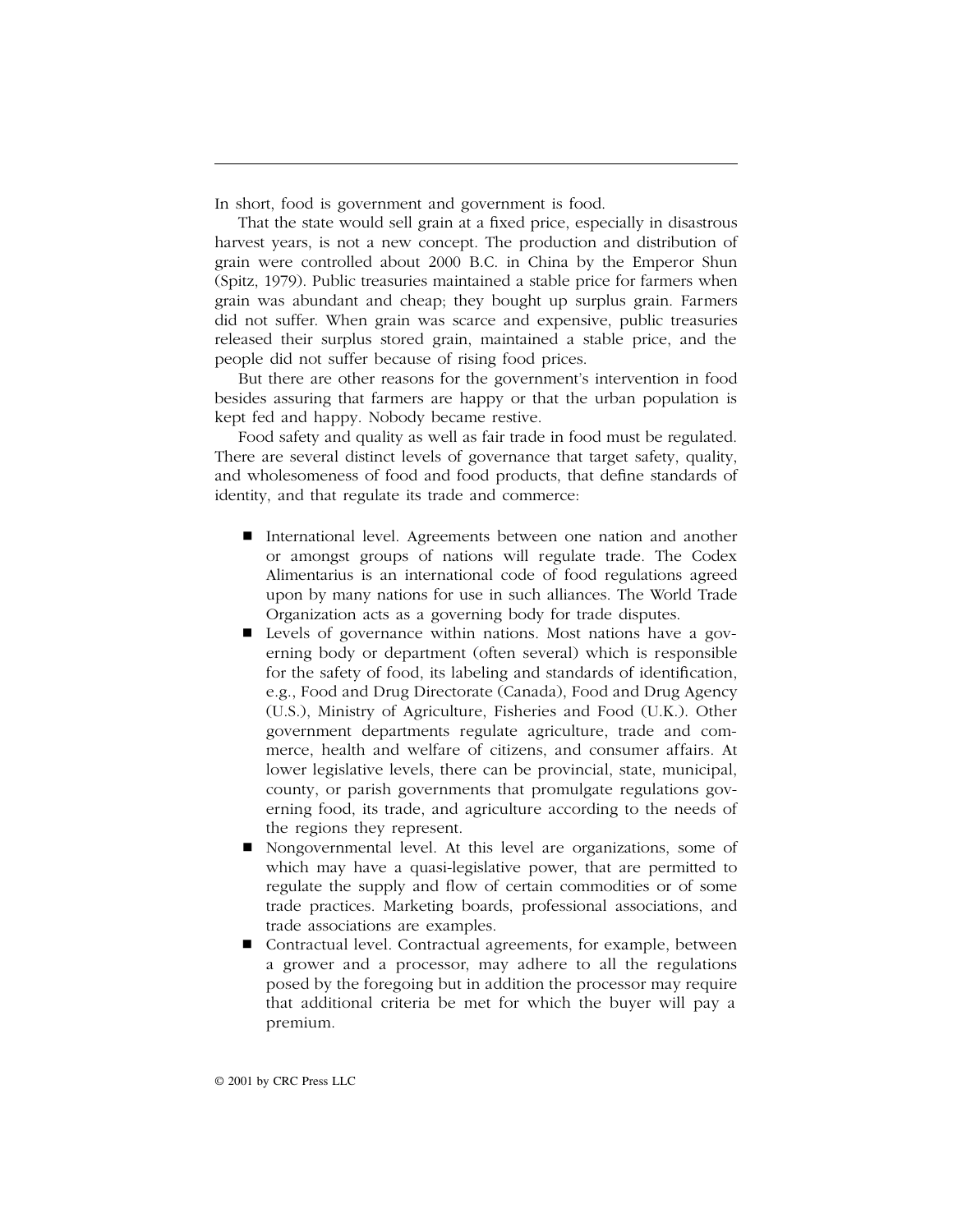Policies developed at these different levels ultimately result in various bodies of legislation (codices). These regulations or codes of practice are the means by which legislators hope the food supply and all its associated commercial activities can be safely and sensibly controlled.

## *How Food Legislation is Developed and Influenced*

Food legislation is not new. It was needed very early to counter mischief by processors and retailers alike. The ancient code of Hammurabi (lived 2123–2081 B.C.) contained legislation regulating food standards and trade. Accum's analytical work (see [Table 1.3\)](#page-13-0) exposed the prevalence of gross adulteration of food offered to the public (Accum's analytical work was published in 1820). Such revelations led ultimately to legislation regulating food in the U.K. It also earned Accum the enmity of many English food manufacturers (Farrer, 1996).

[Figure 8.1](#page-4-0) presents a generalized overview of a typical legislative policy-making system. Shown in the upper portion of this figure are those groups that influence the policy-making process by either lobbying representatives or by presenting briefs at hearings called by policy makers. Legislation and regulations stemming from the legislation bear the imprint of these lobbyists and groups.

#### *Non-Governmental Organizations*

Marketing boards are commodity-based associations that are empowered to regulate the supply of food commodities (eggs, milk, poultry, wheat are usual targets for regulation). Their regulatory powers extend not only to the supply of the commodity, and hence its price to buyers, but they can even regulate the supplier. Through supply licensing arrangements given to processors, boards control who further processes the commodities they control, i.e., they can decide, for example, who obtains a license for market milk or for industrial milk destined for cheese manufacture or for other manufacturing purposes. They influence governments to impose quotas for foreign imports of the commodities or products containing the commodities they control.

The net effect of these boards is then to:

- **Permit them to manage the supply of commodities that they control.**
- Regulate the prices of these commodities to suit their own needs and those of the suppliers they control.
- **Penalize with fines any supplier for produce over and beyond that** stipulated by their production quota.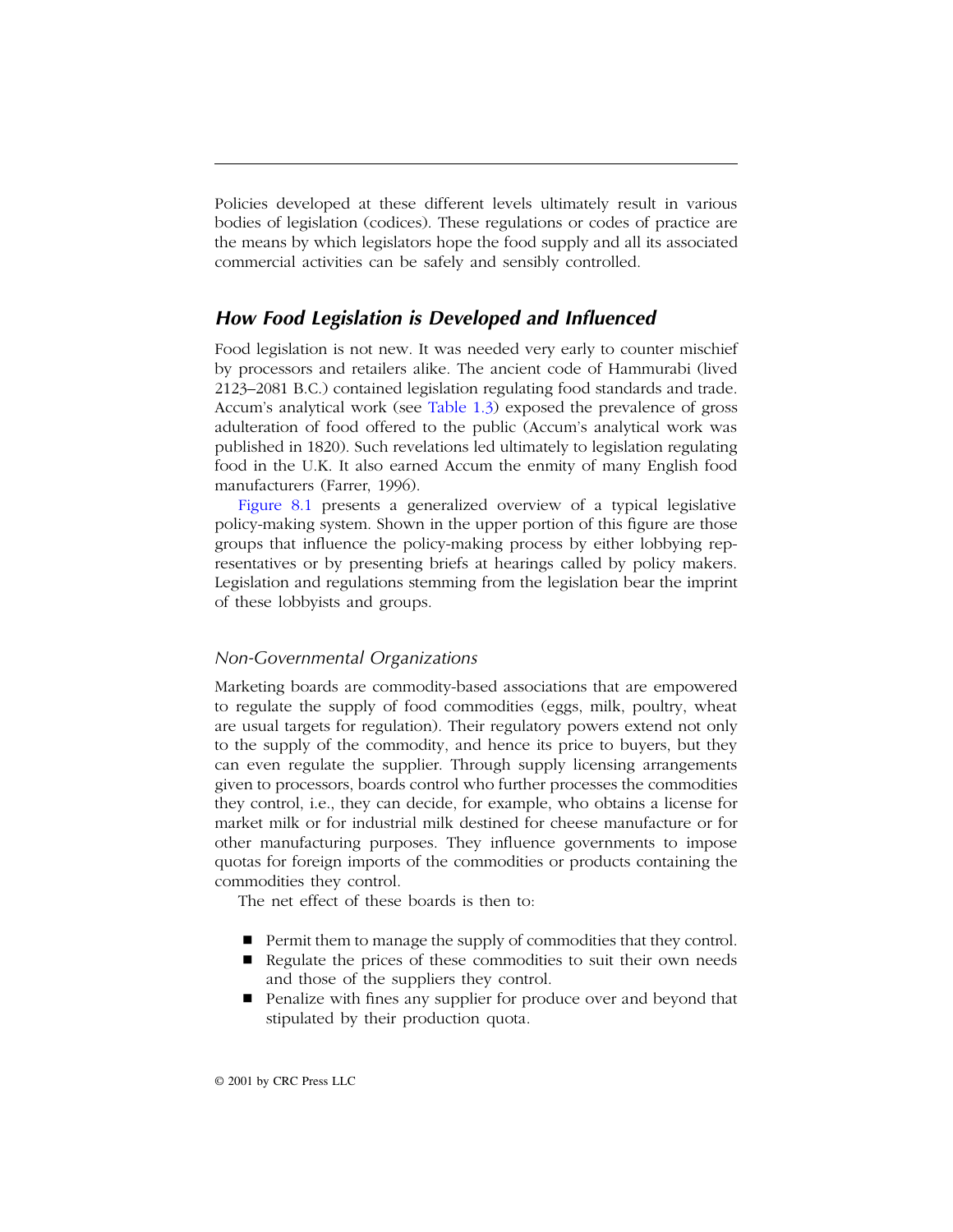<span id="page-4-0"></span>

#### **Figure 8.1 A Typical Policy-Making System with the Elements Influencing It and the Areas Influenced by It**

Marketing boards practice supply management. At worst this practice is price-fixing. In any other business this practice is illegal. Governments impose heavy fines for price fixing in other areas of commerce.

Manufacturers pay an inflated price for raw materials and customers pay an inflated price for finished foodstuffs. For example, the Canadian Wheat Board regulates the price of wheat paid to farmers and regulates the cost of wheat to Canadian food manufacturers. This has a bizarre effect. It is cheaper for Canadian manufacturers of frozen pizzas to buy their pizza shells in the U.S. (often made with Canadian wheat), import them into Canada, and finish the frozen pizzas there. Such finished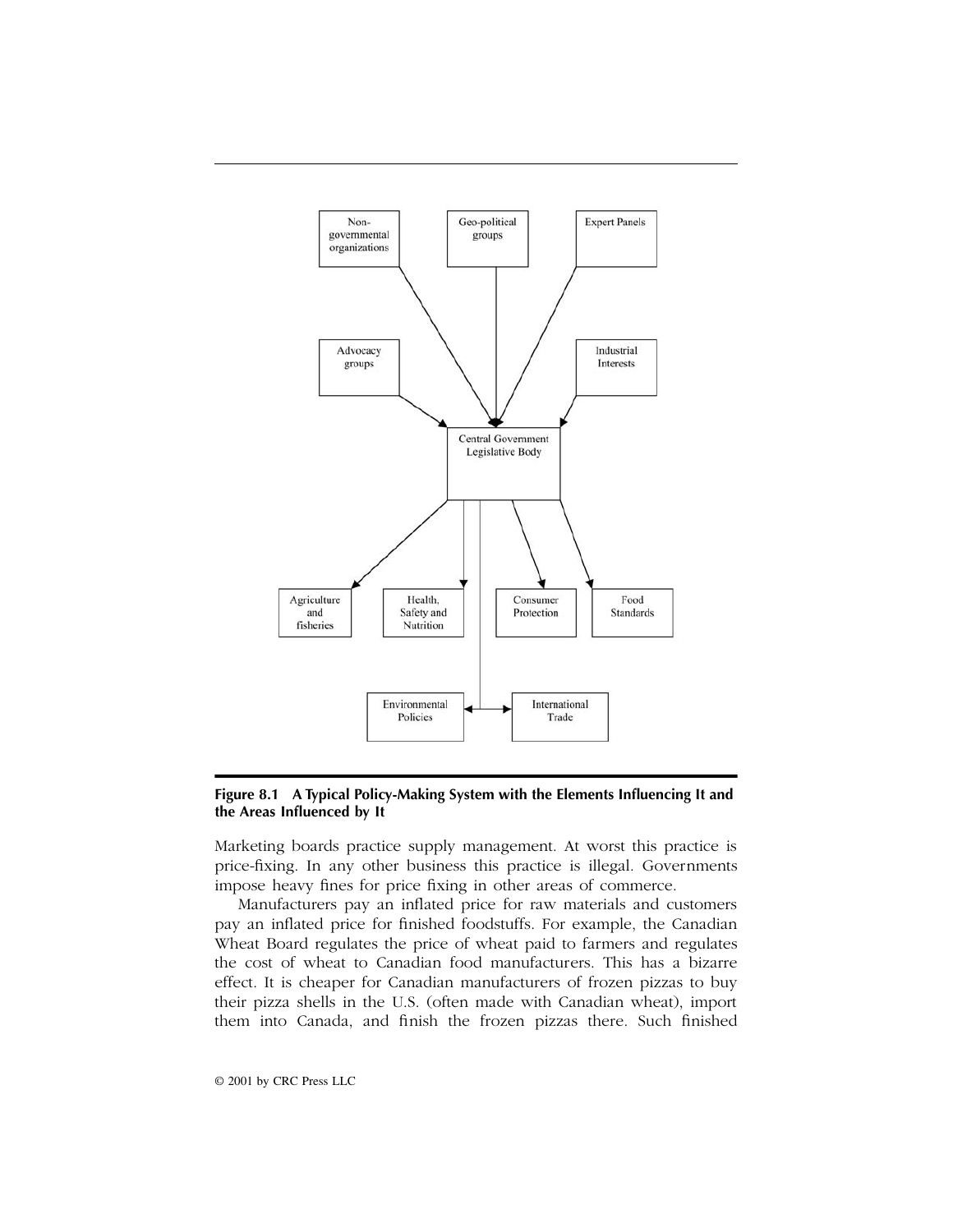products are, of necessity, more costly in Canada. In similar fashion, egg marketing boards control the price and availability of eggs for further processing (see Chapter 2). The Japanese rice growers have protected their internal markets from foreign imports of rice with a similar effect.

There is a real economic impact resulting from the activity of marketing boards.

- First, food manufacturing jobs in industries where added-value products are made are lost because the cost of raw produce is too high for manufacturing to be profitable. Governments, therefore, lose a potential source of tax revenue.
- Second, the necessarily higher costs of production for these products with their resultant higher purchase price discourage customers from purchasing them. The extra financial burden due to higher food prices on Canadian customers, for example, was estimated as approximately \$2 billion per year (Bryan, 1993).
- Third, the producer must support the hierarchy of the marketing board. Its activities and its employees represent a cost that must be accounted for.
- Finally, production quotas can lead to inefficiencies in production. They support the inefficient agricultural producer. For a producer to become more competitive and productive by applying newer technologies requires that the production quotas of other producers be purchased. Production quotas can be purchased at very high prices.

Many nongovernment associations and advocacy groups are opposed to marketing boards. For example, consumers' associations oppose the higher prices that are forced upon customers. Trade associations representing food processors also oppose the higher costs that their members must pay for their raw produce.

In defense of supply management controls, nations need to protect the independence of their food supply and maintain its independence from both foreign and from corporate domination. The primary producer must be protected by fair prices for commodities, from the dumping of produce below cost by foreign nations, and must be provided with security at a reasonable cost.

Farmers have a strong voice as voters and their elected representatives will be very loath to restrict the actions and powers of the marketing boards which represent the interests of farmers. Consequently, the power of marketing boards can be expected to prevail in many countries for many more decades.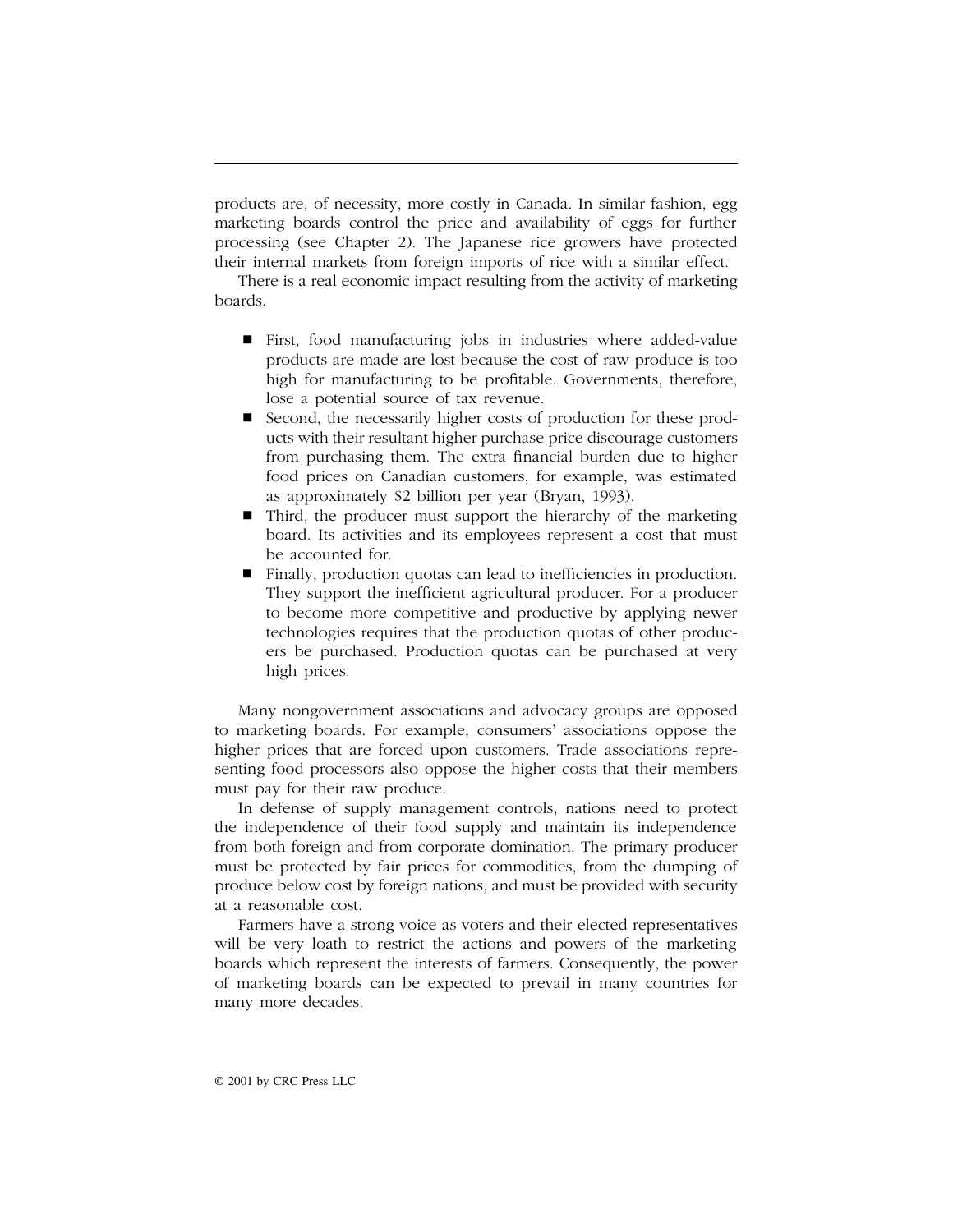## *Advocacy Groups*

Advocacy groups by their very nature polarize people, for example,

- Urban associations vs. rural associations, and, hence, the polarization of elected representatives of political parties representing the rural vote vs. representatives of the city vote
- Groups representing residential interests vs. those espousing commercial and industrial interests whereby municipal governments are drawn into controversy over zoning bylaw changes
- Animal rights activists opposed to supporters of factory farming, or against animal experimentation, or against retailers displaying factory-raised meat or even against meat eaters themselves
- Consumer groups against farm marketing boards, against price support programs, and supply management systems

The strongest weapon of consumer advocacy groups is their ability to mobilize segments of the population (women's groups, seniors, parents, handicapped people, church groups, indeed, any marginalized people) to some form of demonstrative action such as sit-ins in government offices, picketing offices or plant sites of those manufacturers who offend them, or letter-writing campaigns to elected government representatives. Radical groups stoop to more violent actions that border on terrorism. They deliberately contaminate food or threaten with their intentions to contaminate food to publicize their cause.

Those groups that have most influence with food and its legislative regulation are

- Environmentalists
- Animal rights activists
- Religious fundamentalists

#### Environmentalists

Environmental advocacy groups have been influential in many areas of food production. They have opposed the conversion of recreational lands to grasslands or farmlands for food usage. They have blocked particular agricultural and animal husbandry practices carried out close to suburban residential areas and challenged existing farming practices near areas slated for residential development. In addition, they have staunchly opposed whether and where genetically modified crops can be grown.

These activities by environmentalists have been felt by pig farmers and by feedlot operators whose farms are located near residential areas.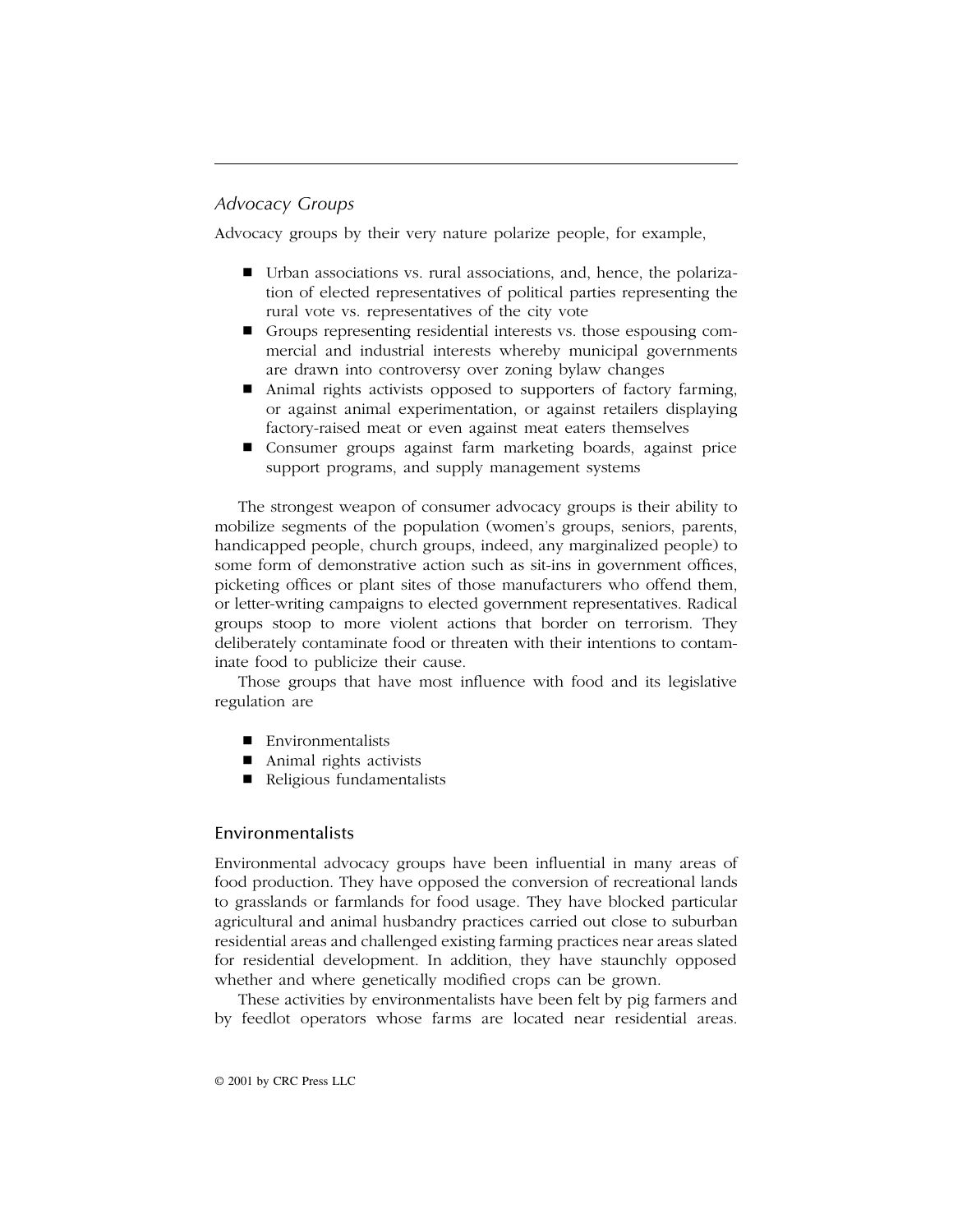Environmentalists have challenged the siting of fish farms, the clearing of forested areas for agricultural purposes, the applications of herbicides, pesticides, and fertilizers. They rail against the heady aroma of green manure applied to fields near suburban residential subdivisions yet espouse natural, organic farming.

The more militant of these advocacy groups have ripped up genetically modified crops wherever they were be found growing. They have pressured governments for labelling of food products containing, or made with ingredients derived from, genetically modified crops. They are very skilled at making their opinions heard and have mounted smart, provocative advertising campaigns against whatever they are opposed to.

Lobbying efforts of environmentalists resulted in the imposition of recycling practices which set in motion, like a domino effect, a series of events:

- First, a recycling industry was born. This necessitated transportation for the pick-up and sorting of recyclable materials and distribution to recycling sites.
- New industries were spawned for sorting waste, de-inking paper, and creating products from the recycled material.
- Retailers were saddled with container recycling depots within their stores. They were required to set up and institute a refund program.
- Many countries passed legislation requiring that all packaging materials must be manufactured using only materials which can be recycled. This has led to research into new, often more costly, biodegradable materials for food packaging.

There is a growing concern about the wisdom of some recycling practices.

- Are some recycling practices themselves the source of even greater pollution? Certainly de-inking operations do create another pollutant to be safely disposed of.
- Are recycling operations energy efficient? Some have suggested they are not. If all energy consumption from pick-up to final distribution to plants using the recycled material is considered, some energy recycling models suggest an energy imbalance with added pollution.
- Do they present an added layer of hidden costs to foods? They do. Stores must set aside space to store bottles and beverage cans.

These concerns create a dilemma for governments. What is the best form of legislation to accommodate the concerns of all for the environment?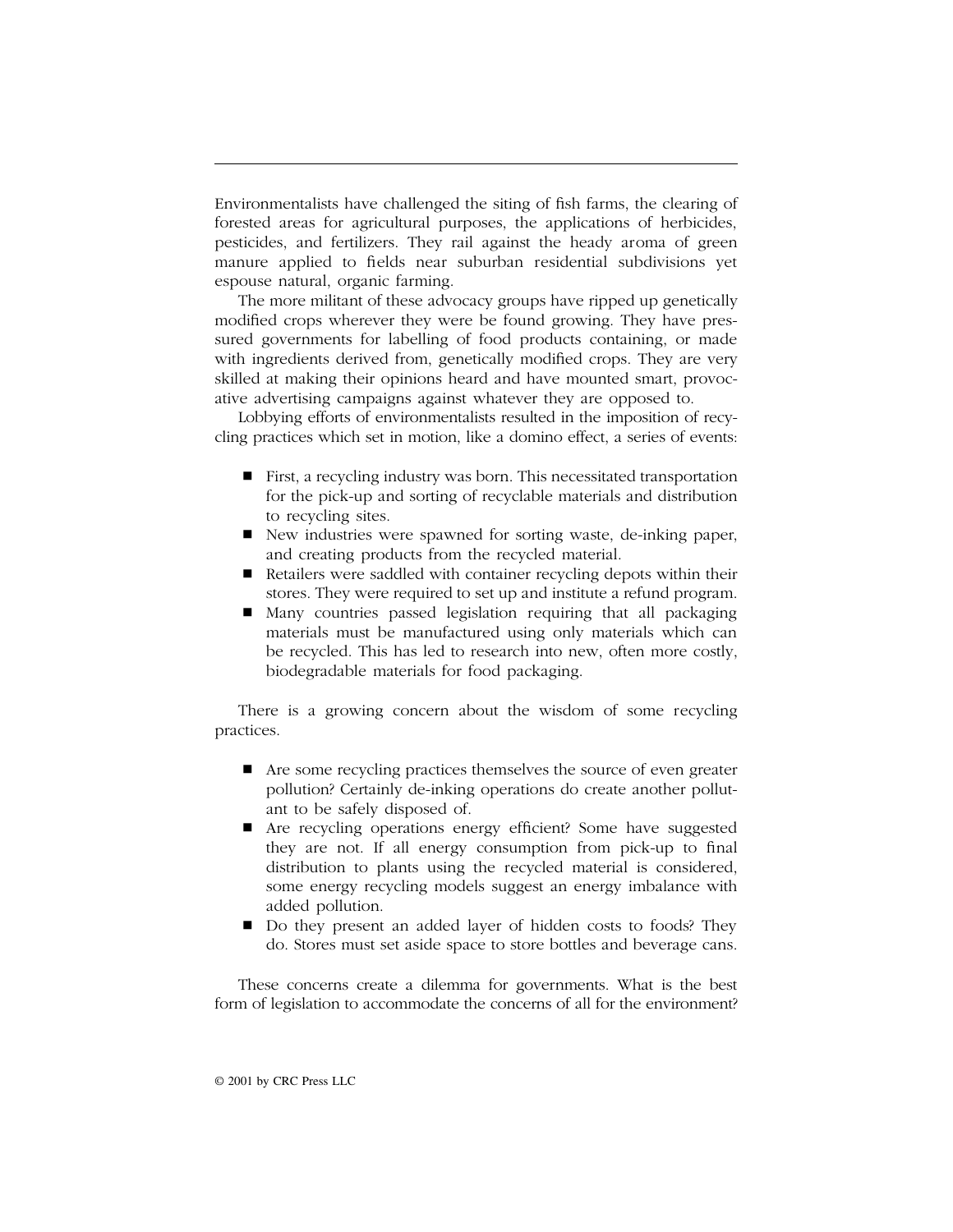Furthermore, while many in the public espouse recycling and want recycling plants, they do not want them situated "in their neighbourhood."

#### Animal Rights Activists

Animal rights activists object to any practices that might involve the mistreatment of animals. They are consequently against the intensive factory-farm raising of animals. Many are vegetarian and object to the use of animals as food.

Their activities are largely poorly thought-through acts of vandalism. They have been known to spraypaint packages of meat in meat counters or inject (or threaten to have injected) turkeys with unspecified poisons. Leather clothing wore by people has also been defaced with spray painting.

### Religious Concerns

There are groups who believe that social, ethical, and religious concerns should be important elements in forming legislation. For example, Arabs and Jews alike want to see religious standards as factors in legislative considerations. They want to have the option to condemn food imports on religious grounds, that is, to ban foods which do not conform to certain religious requirements in its preparation or slaughter.

Others would like to have provisions in the law that restrict the movement and importation of food products manufactured by socially, ethically, and environmentally irresponsible companies or countries.

#### *Geopolitical Groups*

This group includes most if not all political parties. All have in common closely defined economies based on their geography, for example, in North America:

- The Prairie Provinces in Canada or the midwestern states in the U.S. where cereal crops and livestock production predominate, the rural lifestyle predominates.
- $\blacksquare$  The Maritime regions where the fisheries industry is a key economy.

Groups representing these regions may be beef raisers, fishermen, cereal growers, potato growers, etc. Political parties arise that are unique to their areas. They may be affiliates of nationally based political parties but with specific regional interests that are defended fiercely.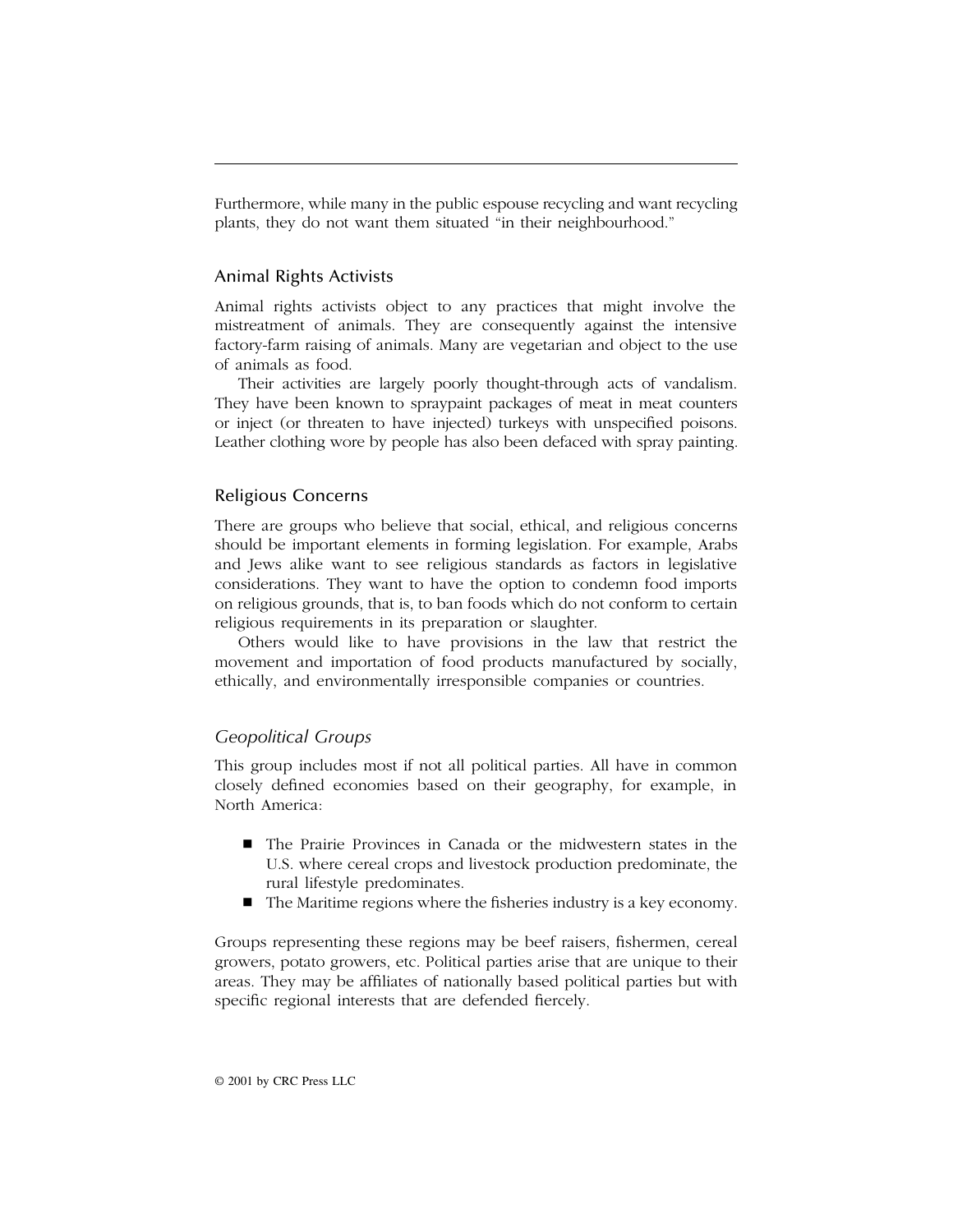Representatives are appealed to by their constituents, by local manufacturers, and organizations which have provided financial, material, and volunteer support, who each have their own agendas. Such partisan activities influence food legislation.

Any political group whether it leans to the right or the left in its philosophy, whether it espouses environmental causes or not, will put its stamp on any legislation it enacts. In parliamentary processes each political party will manoeuvre to alter, modify, or introduce legislation to advance its cause or beliefs. Problems are confounded when individual legislators have, in addition, their own hidden agendas concerning the interests of their local economies.

#### *Expert Panels*

Expert panels are called in by governments for informed opinions on unique topics of learning. For issues concerned with food and nutrition, these panels consist of prominent food scientists, nutritionists and dietitians, biochemists, agronomists, and consumerists, indeed all those associated with food, its production, its manufacture, and its consumption.

From the premise that all science is logical and objective, governments hope to receive a rational, scientific basis for any legislation that treats technical issues concerning food. Since elected representatives are often not scientifically trained, they are understandably confused by conflicting scientific opinions and by scientists feuding over interpretation of data.

Governments, in these situations of conflicting expert opinion, have two options:

- Hold any legislation in abeyance until a clear opinion is available
- Pass legislation based on the best available information

This latter action can be damaging. First, it can harm any political party that enacted the legislation should their legislation prove wrong. Second, legislation, once in place, whether it be right or wrong, is very difficult to change, c.f., the Delaney clause.

It is the interpretation of what is the "best available information" that brings out the best in the lobbyists and other vested interest groups. Politicians do not always proceed as expert panels advise on food issues. The reason is simply their need to make compromises with the many competing influences for their attention.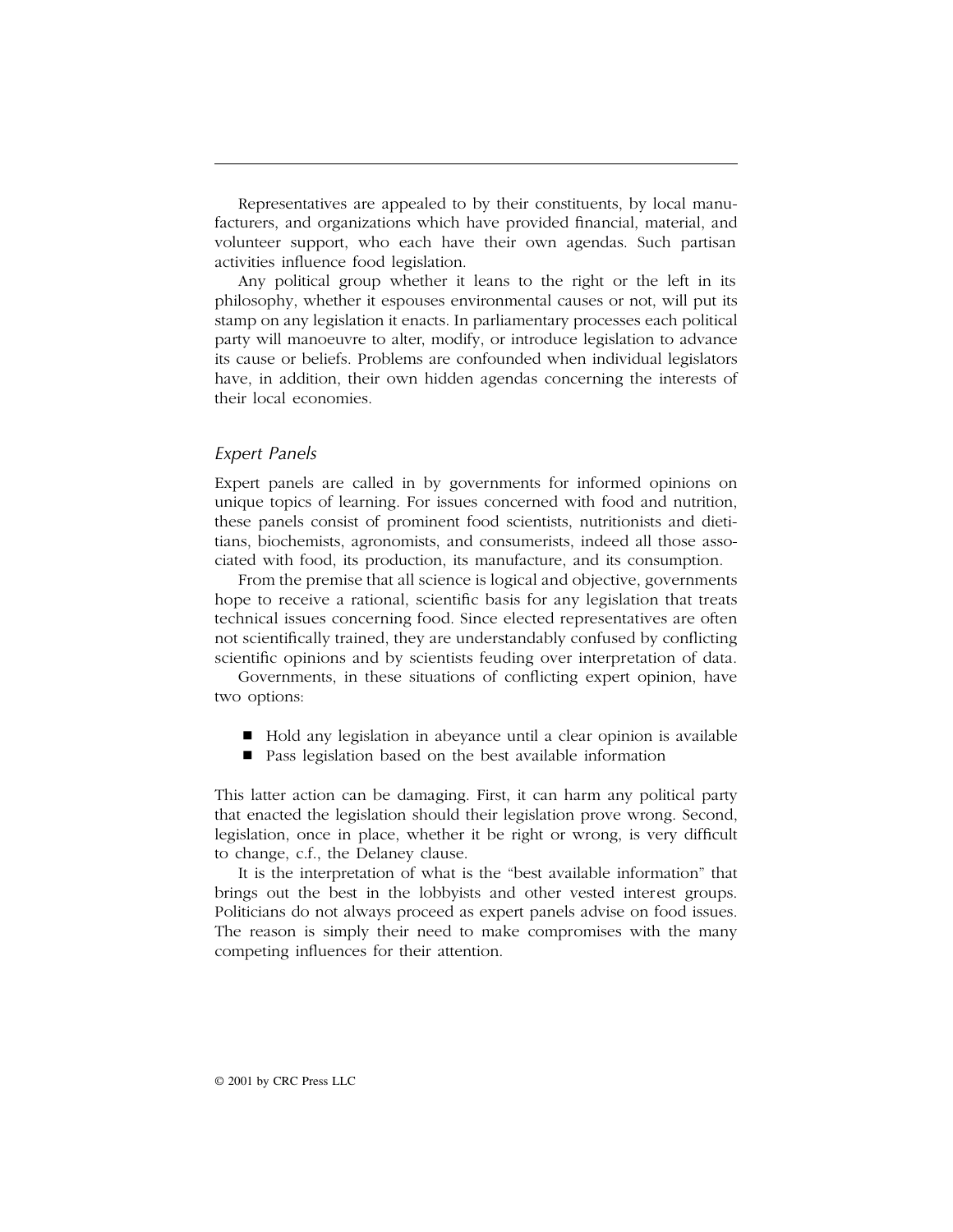#### *Where Food Legislation Reaches: The Long Arm of the Law*

The bottom half of [Figure 8.1](#page-4-0) demonstrates in general terms where food legislation reaches and [Table 8.1](#page-11-0) depicts those areas where the groups in the top half of the figure might have their greatest impact in influencing legislation.

By far, the food microcosm of any nation is the most heavily legislated or very close to being the most heavily legislated segment of industry. All international, national, and even nongovernmental legislative levels have some regulatory influence on agriculture, fishing, and food processing in general as well as a far-reaching impact on commercial activities associated with food and its economic importance.

## **The Quest for A Safe and Wholesome Food Supply**

*"Edible, adj., good to eat, and wholesome to digest, as a worm to a toad, a toad to a snake, a snake to a pig, a pig to a man, and a man to a worm."*

#### Ambrose Bierce, *The Devil's Dictionary*

Legislation, if enforced, does provide some modicum of assurance of a safe and wholesome food supply (Table 8.1). It also provides some protection from fraud for the customer and the consumer.

By enforcing food regulations through inspections and analyses and prosecuting where offences are found, food sold within a country should be safe. Or is it? Countries with strict food legislation or with a long history of such legislation or employing strict food regulatory and enforcement agencies do not necessarily have food supplies that are free from problems of public health significance. No amount of food legislation, no matter how strongly it is written nor how vigorously its enforcement is carried out, can guarantee either the quality or the safety of all food consumed within its borders.

For example, in the U.K., in 1997 more Britons suffered food poisoning than had been recorded since records were kept (Coghlan, 1998a). Britain has an excellent library of food legislation. The Agriculture Department of the U.S. in April, 1999 ordered a recall of meat products including hot dogs, luncheon meats, and various sausages made by an Arkansas company. The products were declared unfit for human consumption. The U.S. has probably the largest government organisation in the world dedicated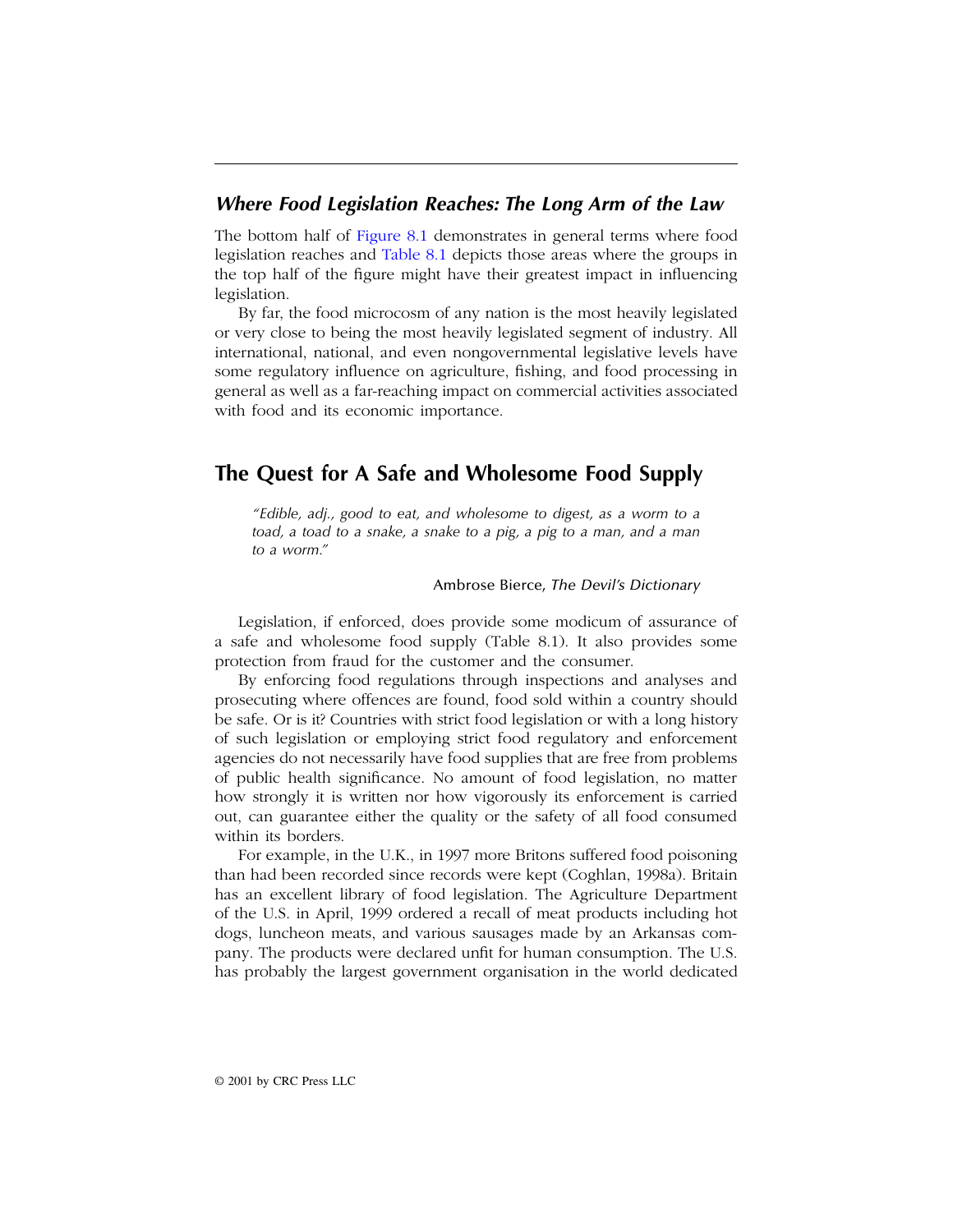| Area of Impact               | Elements of Food Microcosm Regulated                                                                                                                                                                                                                                                                                                                                                |
|------------------------------|-------------------------------------------------------------------------------------------------------------------------------------------------------------------------------------------------------------------------------------------------------------------------------------------------------------------------------------------------------------------------------------|
| Agriculture and<br>fisheries | • Siting of farms and fish corrals<br>• Use of pesticides, herbicides, fertilizers permitted<br>• Antibiotics and pharmaceuticals to be used for<br>animals<br>• Quotas for fishing and commodities<br>• Farm and fisheries assistance programs                                                                                                                                     |
| Processing                   | • Site location for plants<br>• Design and construction materials for plants<br>• Adherence to processing codes of good<br>manufacturing practice for safe handling,<br>manufacture, and storage of food<br>• Worker safety standards<br>• Import, export permits                                                                                                                   |
| Product                      | • Commodity grades<br>• Standards of identity and grades for some basic<br>products<br>• Lists of approved additives (or lists of restricted<br>additives) for food use<br>• Establishment of limits for the presence of toxic<br>or proscribed chemicals or agricultural residues<br>in foods<br>• Standards for extraneous matter in foods, limits<br>for microbiological hazards |
| Package                      | • Package sizes<br>• Composition of packaging materials in contact<br>with food<br>• Product net weight and contents regulations<br>• Product nomenclature and product information<br>• Label requirements for ingredients and nutrient<br>content                                                                                                                                  |
| Marketing                    | • Advertising claims respecting nutritional and<br>health benefits<br>· Promotional and advertising guidelines to prevent<br>misrepresentation of products<br>• Restricted targeting of marketing to children<br>• Restricted display of some forms of advertising                                                                                                                  |

## <span id="page-11-0"></span>**Table 8.1 Overview of the Extensive Reach of Legislation Pertaining to Foodstuff**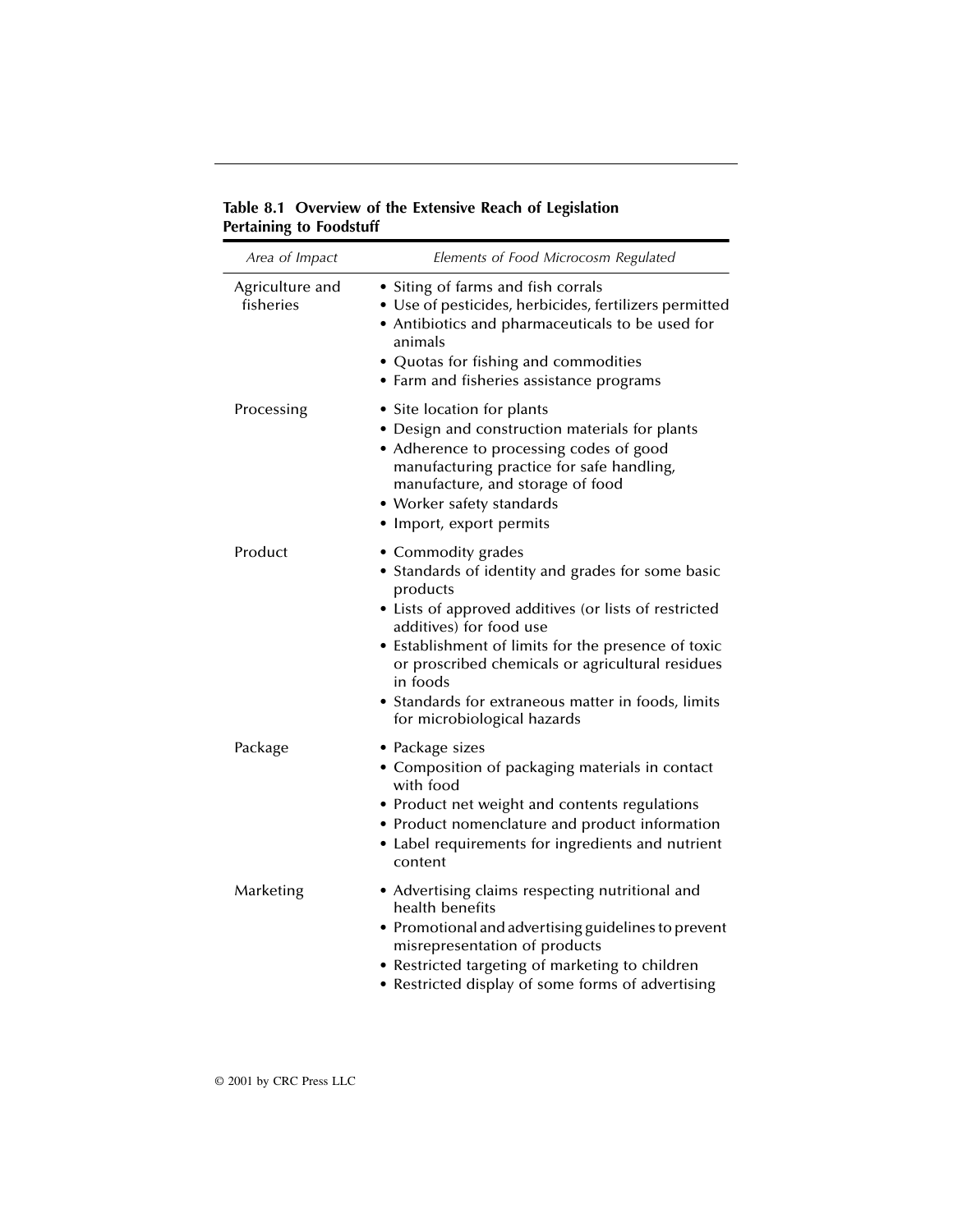| Area of Impact      | Elements of Food Microcosm Regulated                                                                                                                                                        |
|---------------------|---------------------------------------------------------------------------------------------------------------------------------------------------------------------------------------------|
| Retailing           | • Zoning regulations for store locations<br>• Retailing hours                                                                                                                               |
| Environment         | • Recycling of packaging materials<br>• Zoning bylaws<br>• Odor and noise abatement programs at food<br>plants<br>• Waste water recycling at plant sites<br>• Water projects for farm lands |
| International Trade | • Trade alliances and treaties<br>• Tariffs and non-tariff trade barriers<br>• Anti-dumping regulations                                                                                     |

#### **Table 8.1 (Continued) Overview of the Extensive Reach of Legislation Pertaining to Foodstuff**

to food safety and inspection as well as one of the most comprehensive bodies of regulations and legislation pertaining to food in the world. Japan, at the end of the last millennium and into the summer of 2000, has suffered large outbreaks of food poisoning yet it, too, has stringent food regulations.

An active campaign of inspection of restaurants and the citation of offenders with their names and their offences published in the daily newspapers in Montreal have done nothing to alter either upward or downward the incidence of foodborne disease in the Montreal region (Idziak, 1998).

Food legislation can be developed only to answer to known hazards associated with foods. Knowledge of food hazards is based solely on those processes whose history, so to speak, is recorded respecting their value in food safety. Nevertheless, the process of making salami, a food with a long history, is being questioned regarding whether it is a safe process against new variants of an old microbiological hazard. Regulations cannot safeguard the public:

- Against new hazards which may be associated with novel or innovative foods;
- Against food processes with an unknown history of safety or which lack an established theoretical basis for safety;
- Against microorganisms which have developed more virulent and more resistant characteristics; or
- Against carelessness, mismanagement or errors of judgement.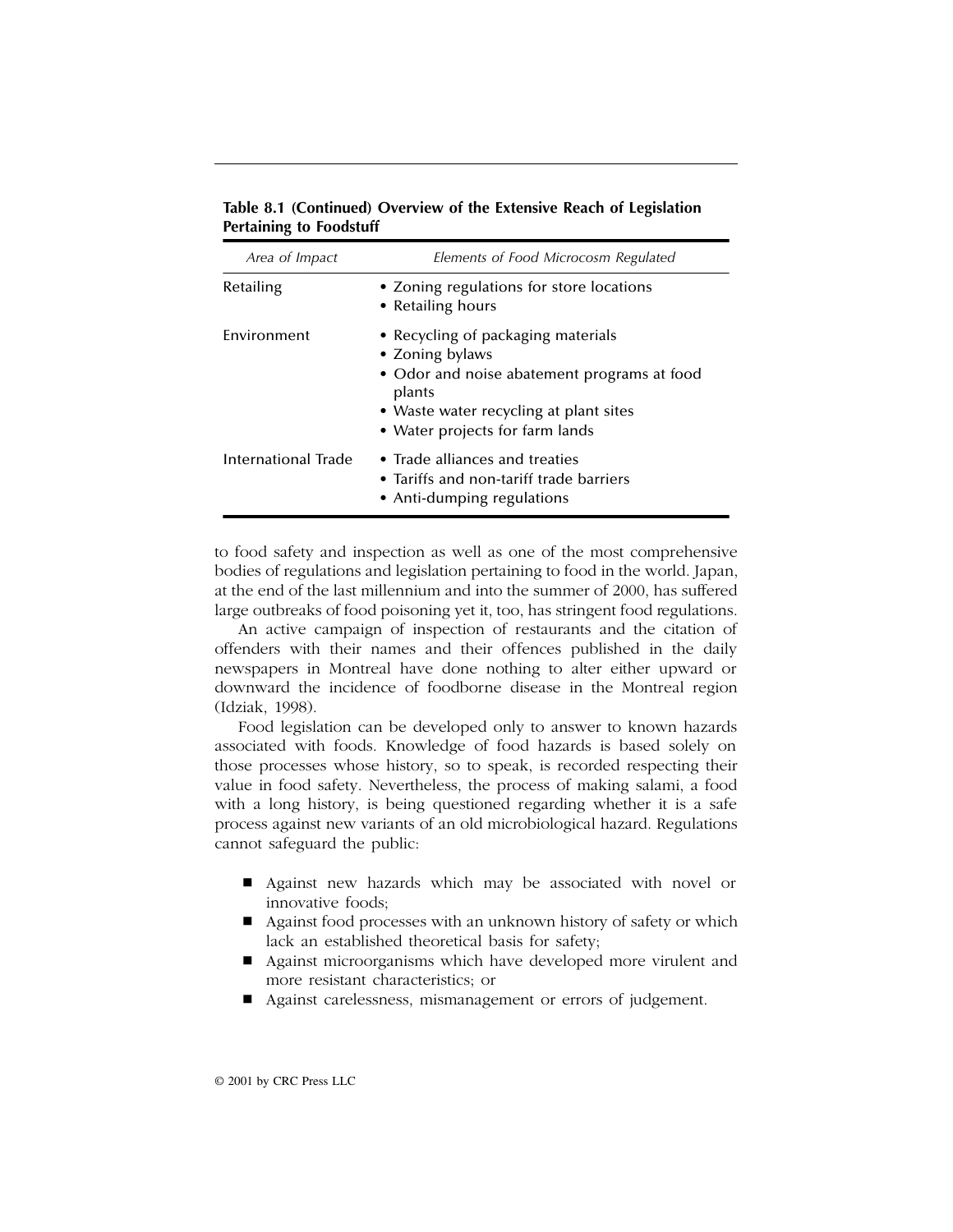<span id="page-13-0"></span>This lack of history respecting the long-term safety of genetically modified foods is one argument that those opposed to them have used.

Legislation also extends to the premises in which food is prepared or stored. Building codes, processing regulations, or codes of practice are attempts at ensuring that the environment in which food is prepared is such that food is not contaminated during production or that the preparation or the processing is designed to assure a safe and wholesome product. They assure that the purveyors of foods (or their distributors) in the many different marketplaces receive a safe product. Customers and ultimately consumers should receive safe food products.

## *Quality*

Food quality cannot be legislated directly. Legislation may provide:

- Grade standards for foods such as meats, fruits, and vegetables with each grade representing different characteristics of composition, texture or color; or
- Standards of identity for composite foods which establish that the food meets the minimum composition for what it is called.

This is not necessarily that elusive characteristic called "quality".

Quality can be managed within a plant only by combinations of processing characteristics involving raw materials, ingredients, process parameters, and stringent sanitation to maximize the desired quality feature. Quality must always be associated with respect to some characteristic, for example, quality with respect to color, or with respect to nutritive content, etc. Grade standards for products are merely minimal standards of composition, solids content, viscosity, particle size, and integrity, etc. at which producers and manufacturers alike aim. Few manufacturers would exceed the standards because their costs would increase over the costs of their competitors.

Labeling regulations verify to consumers that the food is what it is stated to be and that it meets the standards established for the grade or the named product. Label statements cannot be described as, nor are they intended to be, guarantees of quality. They describe only that the product within the container adheres to certain minimum characteristics specified for that product. In essence then, grade and identity standards are those of commerce, not of quality or functionality (usage).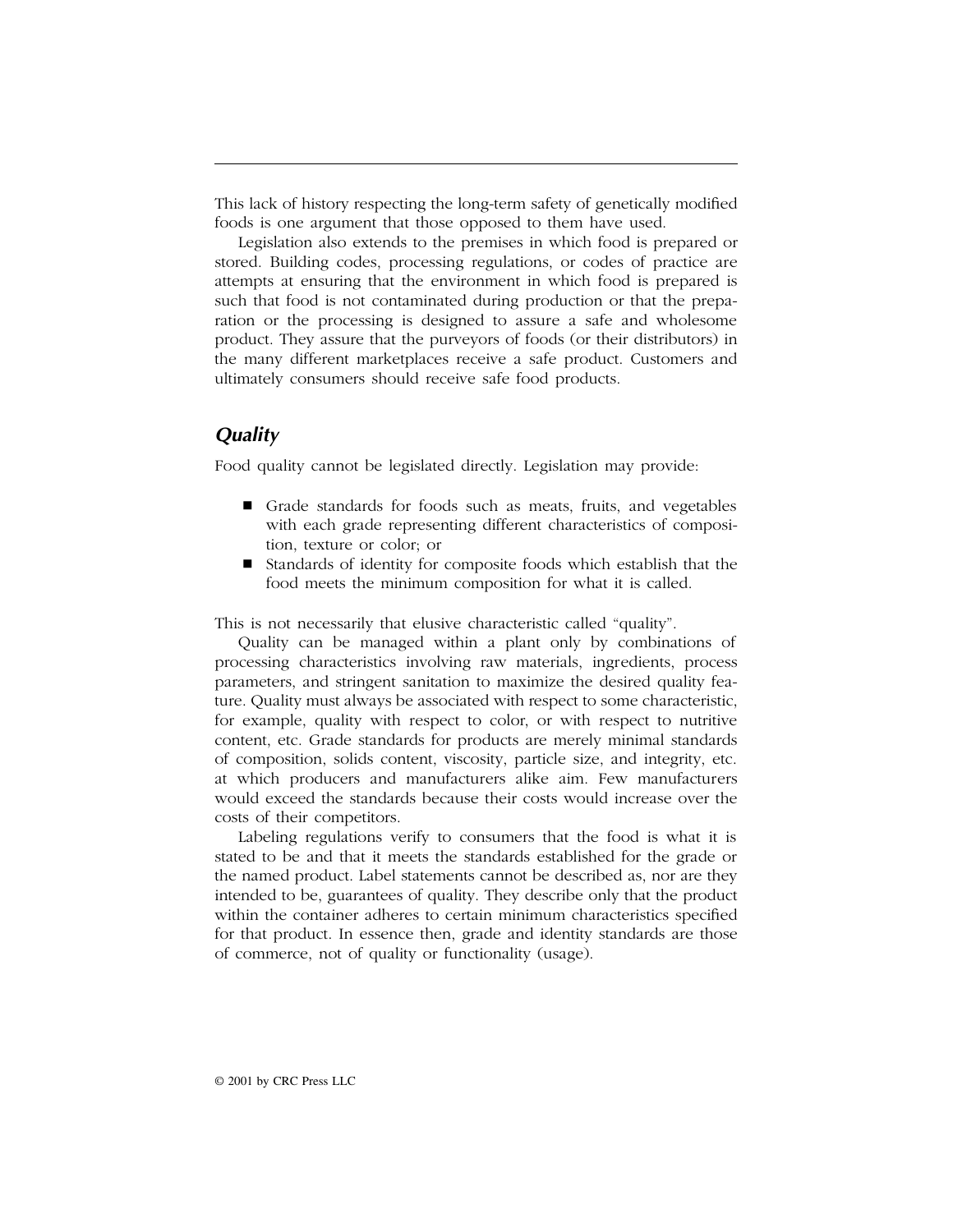## *Self-Regulation*

If then legislation cannot be used as an efficient tool to assure either the complete safety or the quality of the food supply, is their a need for such a volume of legislation?

There are some who believe that minimal regulation of the food industry would be much preferred and would serve the public better. Their solution is self-regulation. The argument is that

- Competitive pressure would force all food manufacturers to maintain high levels of quality and safety in the products they offer to the public; and
- Adverse publication of any public health concerns for a product would cause such economic fallout that a company could be destroyed.

In short, peer pressure and fear would drive safety and quality. If there were self-regulation, manufacturers would vie with one another to have the safest products with the lowest microbial counts, etc., for fear that if they did not they could face economic ruin.

This is preposterous. It is just as likely that manufacturers would be encouraged to cut corners to maintain a price advantage and that product quality would drop across a broad range of products to minimal standards. Self-regulation cannot be a substitute for government intervention through inspection and analysis:

- $\blacksquare$  Not all food manufacturers can be trusted to maintain the minimum standards that are required by current law and, as the saying goes, the bad apple spoils the barrel for the rest.
- A long history of bad apples has confirmed the previous statement and has caused the proliferation of food legislation now in place worldwide.

My personal experience, covering nearly 30 years as a consultant serving largely in the areas of quality management, product development, and crisis containment, have developed my strong reservations toward self-regulation. Too many horror stories have been told to me by quality managers who were pressed by production managers to meet production quotas or by sales managers for product.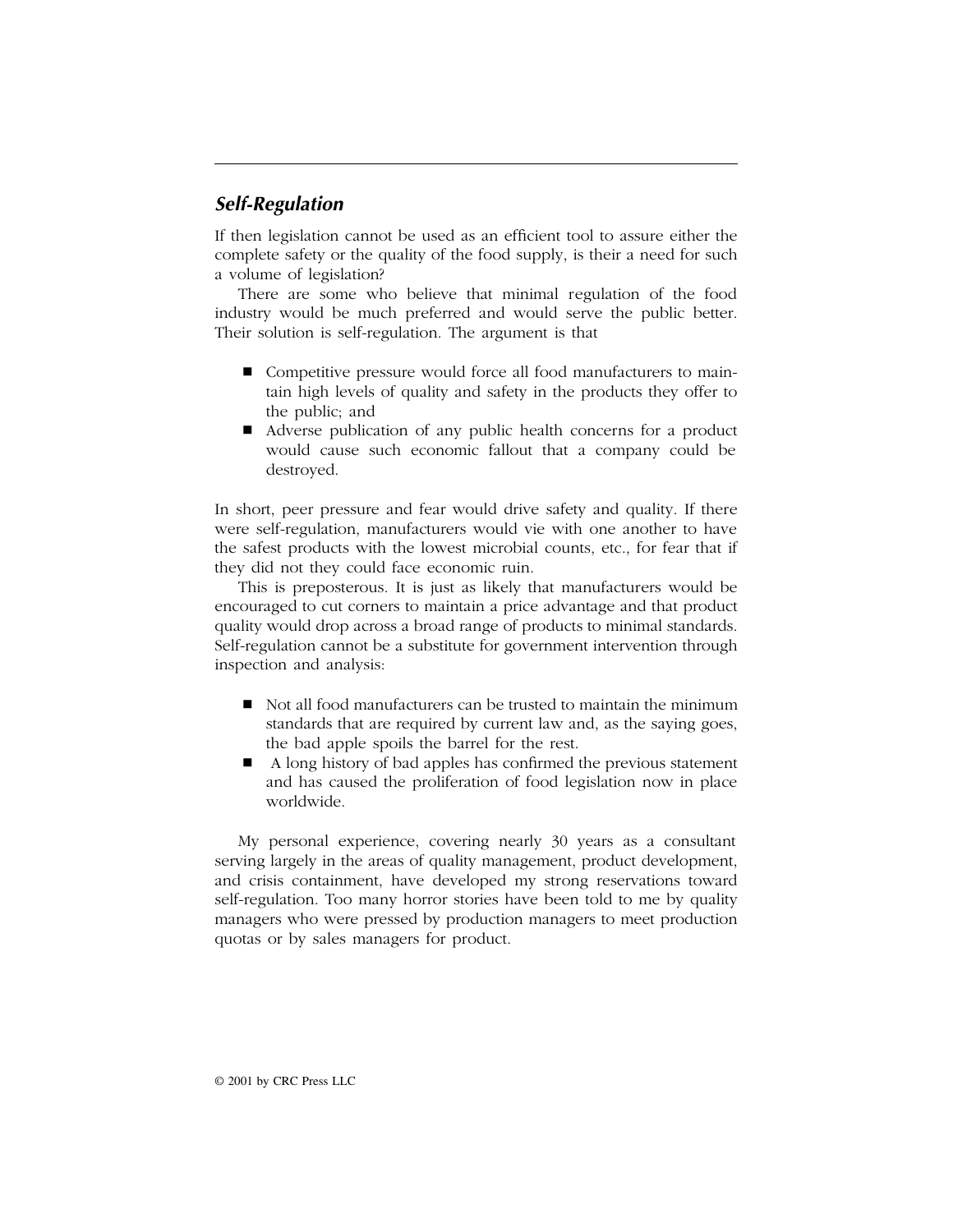## *The Power of Food Legislation as a Weapon in International Trade*

In the earlier years of the past millennium fertile land and abundant water supplies were resources to be fought over. They meant food and ample food meant protection for the tribe, clan, or nation. During the Middle Ages, the European Guilds were less crude. They set standards and effectively banned from their trading blocs any goods that did not meet their standards, had not been processed according to their work practices, or did not conform to their pricing schedules.

Legislation regulating food from the producer to the consumer can serve effectively as economic weapons for countries by which they can:

- Coerce multinational food processing companies to invest in the local economy. For example, if a multinational company requires a necessary raw commodity, e.g., cocoa beans, a supplier country may require that the company do some processing locally.
- Ban the importation of, or impose high duties on, foreign products that compete with a similar local product.
- Limit the importation of foreign products which do not contain some percentage of local content, i.e., labor, raw product, or ingredients.
- **Protect local food processors, fishers, and farmers against imports** through subsidies or tax breaks.

There are other weapons. Non-tariff trade barriers are tools through which nations attempt to break, find loopholes in, or circumvent their food trade obligations and protect national interests. As such, non-tariff trade barriers can be useful tools to get around trade treaties. Such protection will take a variety of forms:

- Contravention of a nationally accepted standard of identity. A product identified in one country is not so identified in another country. A national dish, for example, may be defined in one country by a list of permitted ingredients. No product of the same or similar name is permitted unless it is composed of only those ingredients, often in the same proportion, and made in the same manner and style.
- Nomenclature. A named product in one country is not so-named in another. This most frequently occurs when a country's name is associated with a product but that product is not from that named region. Examples are legion: Dutch chocolate, champagne, cheddar cheese as well as the names of several other cheeses which are identified by a particular region in which they are made, etc.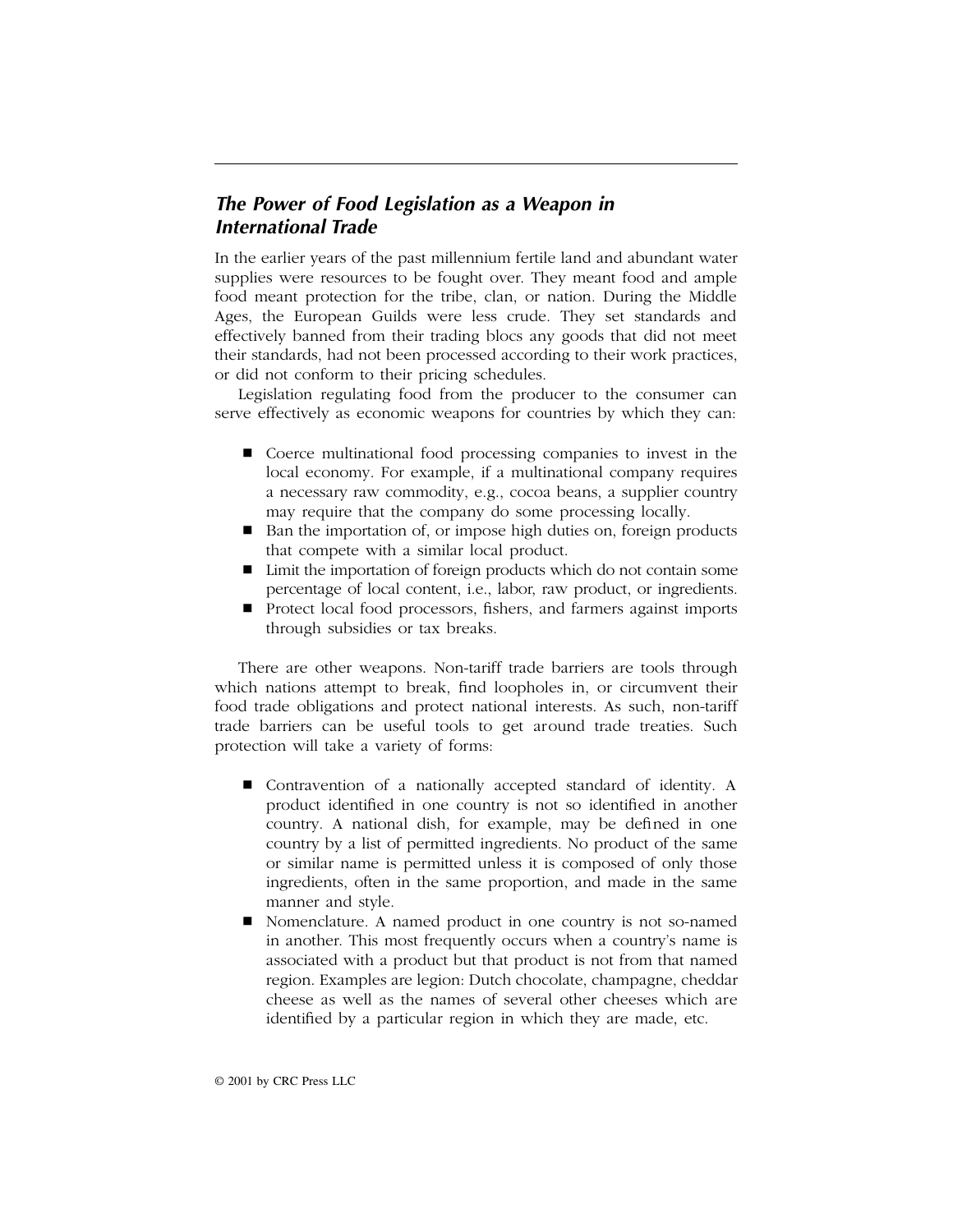- **Presence of agricultural contaminants. By setting very low toler**ances for pesticide residues, or for trace metal contaminants (including radionuclides), or for filth and other extraneous matter, etc., nations have a means by which products can be banned from importation. Included here would be the use of growth hormones in cattle which is the cause of the European ban of North American beef.
- **Presence of restricted processing aids. Additives such as emulsifiers,** antioxidants, texturizers, gelling agents, etc. used and approved in one country may not be approved in the importing country and may be used by that country to restrict the importation of products.
- Establishment of microbiological levels for raw or semi-conserved produce. When raw produce comes from exporting nations that have questionable sanitary procedures in food handling, an importation ban can be very wise.
- Conformance to some international standard. Many companies require that their trading partner/supplier conform to or be certified in some international standard such as the International Standards Organisation's (ISO) for quality control or that products conform to the Codex Alimentarius's standards for products or processing. They usually are not sufficient to be considered trade barriers but do deter trading between companies.
- Accusations of dumping practices by the importing country against the exporting country. The exporting country is shipping product into another country at below its cost.
- On the basis of claims of unethical or unfair business practices, violation of workers and unsafe working conditions, and/or human rights violations in the country of origin of the products. This was a contentious issue at the Seattle Round of the World Trade Organization (WTO).

Any of these could be used as a basis to prevent the entry of goods processed in one country from entering another country. The usual goal of such an action on the part of an importing nation is protection of a specific commodity-based industry or maintenance of prices through a form of supply control management.

Classic examples of open feuds that have occurred are

The banana wars between the U.S. and the European Economic Community which peaked in the early months of 1999. Neither the U.S. nor the EEC grow bananas. The EEC was refusing to allow shipments of bananas into EEC countries from Latin American sources which were largely dominated by U.S. business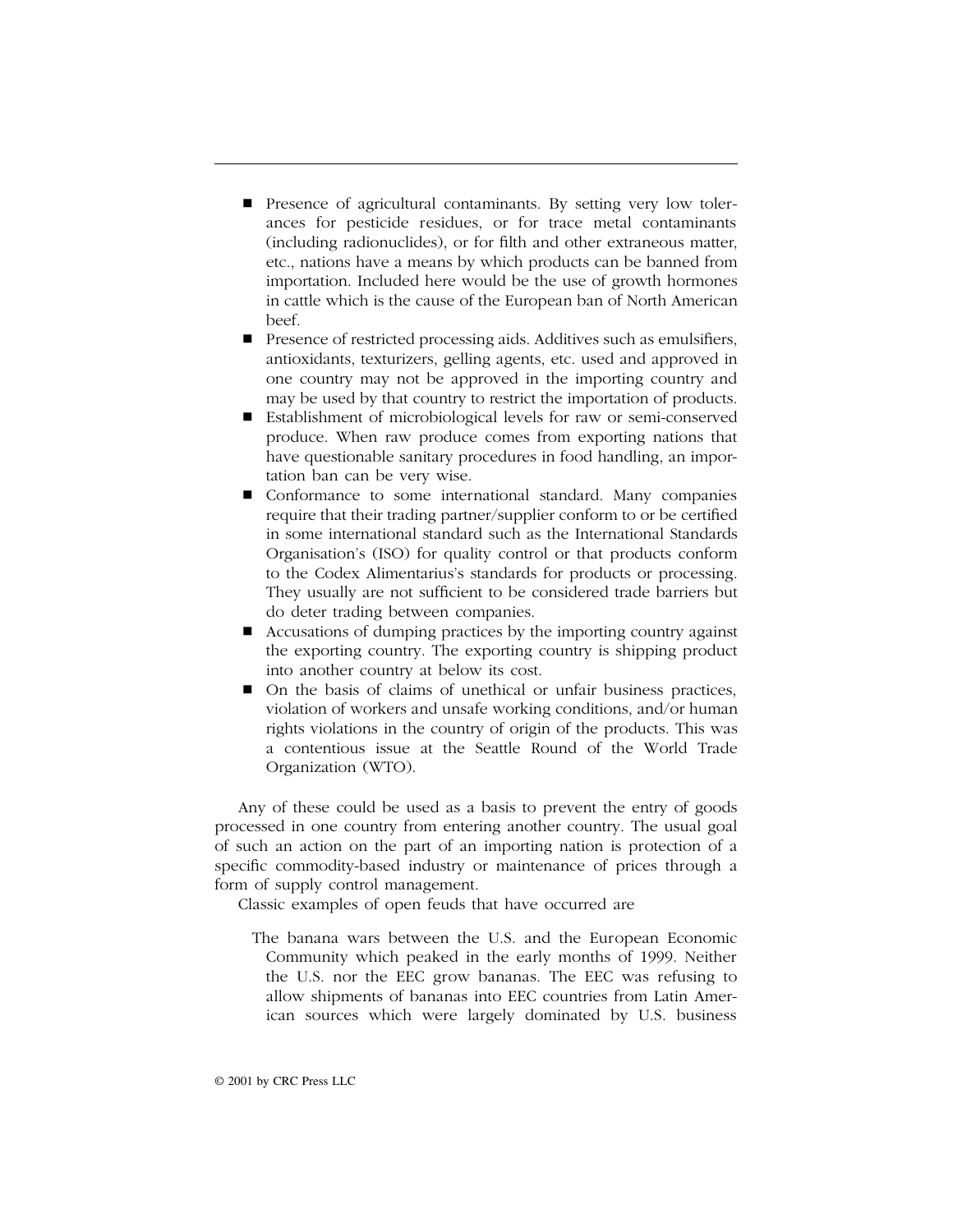interests. The EEC preferred instead to get their bananas from their old colonial holdings which were under the control of EEC companies. The U.S. threatened retaliation with heavy tariffs on EEC goods. The dispute was eventually settled through the World Trade Organization.

- The chocolate truffle wars in late 1998. This was a dispute between cocoa-producing countries and chocolate-manufacturing countries over the definition of chocolate. The cocoa-producers wanted chocolate made only with 100% cocoa butter to be called chocolate but the chocolate manufacturing nations wanted the addition of non-cocoa butter fats permitted.
- The controversy brewing over the use of growth hormones in beef cattle in the last years of the old millennium. Europe banned imports of such treated beef on the grounds of safety despite rulings to the contrary by the World Trade Organization. Canada and the U.S., which have approved their use, have threatened retaliatory action by banning European food products.
- In the last months of 1999, France and the U.K. were having a food fight. France refused to allow the importation of English beef fearing still the spread of "mad cow disease." U.K. shopkeepers and restauranteurs refused to sell French wines and cheeses or serve French products.

Such tactics would seem to contradict the concept of a global marketplace and put severe obstacles in the path of companies wishing to centralize operations for the sake of cost savings.

How these contretemps can be overcome is not at all clear. More importantly it is not at all clear that all nations want such issues resolved. They do serve a useful purpose.

At this stage in attempts at globalization of the food trade it would appear that to market globally food processors may be compelled to build locally and sell regionally what the local customers want.

#### *Harmonization of Food Laws*

A major task in the new millennium will be the harmonization of food laws worldwide. The foregoing section should be an indication that not all countries want harmonisation. Indeed, they may actively resist such a move as it might weaken their own food industries.

The arguments for harmonization of food laws are as follows:

■ Such a codified body of laws would facilitate international trade in foodstuffs with internationally agreed standards.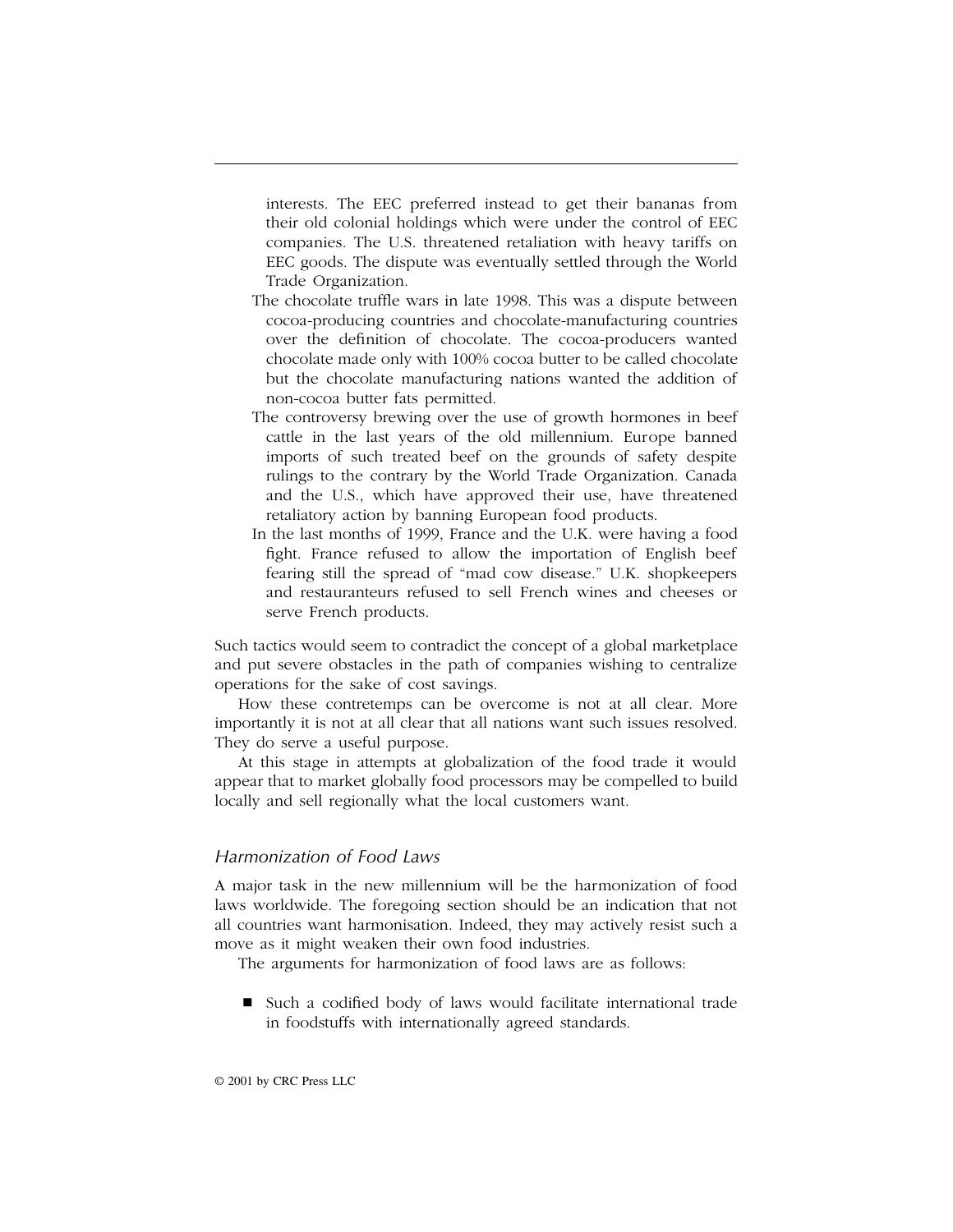- The codes would prevent the international trade of diseased, contaminated food or food otherwise unfit for human consumption and ultimately protect the lives of consumers.
- Food laws protect the reputation of nations and the livelihood of their farmers by guaranteeing that only quality foods would be put on sale internationally.
- They would protect food exporters from improper imposition of spurious health or safety standards as tariff barriers by importing nations.

Previous attempts at cooperation, except for the FAO/WHO Codex Alimentarius Commission, have been in the main unsuccessful. The Codex Alimentarius Commission has harmonized food regulations by developing a set, that is, a codex of food standards. It has had some success in international trade.

The history and workings of the Commission and the Codex Alimentarius were described by Adams (1983). The listing of standards that have been accepted and described in this reference is sadly out of date. The Codex itself is simply a set of standards for commodities, for fats and oils, and procedural rules dealing with more general topics such as hygiene, food additives, labeling, and presentation, pesticide residues, sampling, and methodology for analysis, etc. The rules are not imposed on members of the Commission but are meant to serve as guidelines only. They are entirely voluntary in their adoption.

Many nations that favor the use of the Codex Alimentarius have suggested that it be adopted officially in international trade. Nations opposed to this feel that its standards are too low, that is, below levels now in place in their own countries (the ugly head of non-tariff trade barriers?). Some countries want the inclusion of a right to reject food on the basis of religious or ethical grounds in the Codex Alimentarius. Such a move would put a purely scientific basis for these food standards sideby-side with a non-scientific, moral standard.

#### *A Scientific Basis for Standardization: Whose Science?*

Science as a basis for food standards such as the Codex Alimentarius raises many concerns (see Chapter 7). The question certainly must be posed: whose science? Everyone would agree that unbiased science would be most desirable. Arguments raised in a previous chapter suggest the difficulty in obtaining unbiased science. Are the scientifically established truths of less scientifically sophisticated nations to be given equal weight to those of more scientifically sophisticated nations?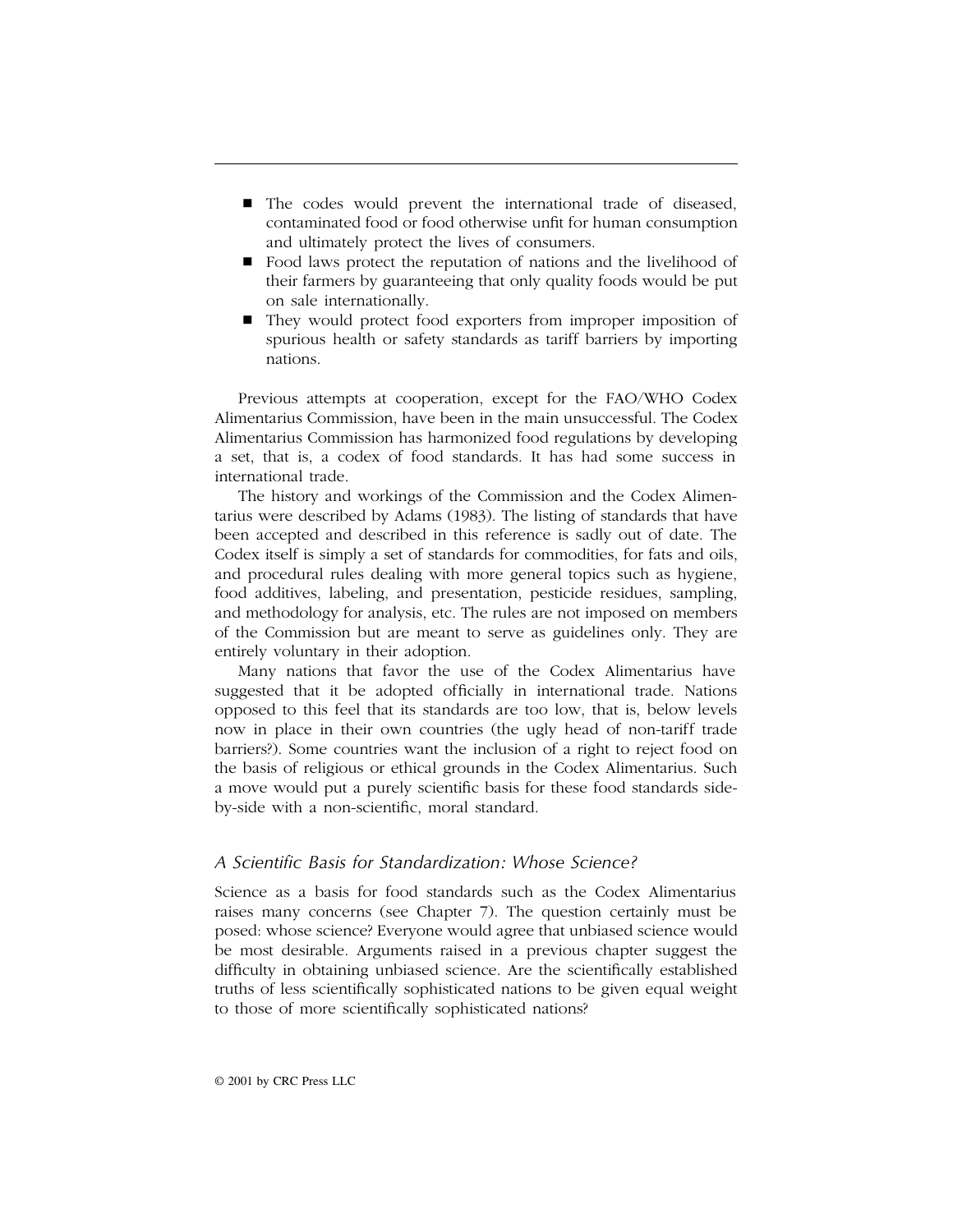Many governments require that chemical companies supply all the safety and efficacy data for additives that these companies wish approved for use in foods. This is not always unbiased science. Even if government scientists review the data there will always be an element of doubt about data supplied by scientists who are beholden to the chemical companies making the submission. Sponsored science may not always be reliable, unbiased science.

The same concern can be expressed at the international level. That is, data submitted by one country are equally suspect as they would be if submitted by an individual company. Hidden agendas may be being pursued by the nation submitting the data, for example:

*While with the British Food Manufacturing Industries Research Association (later to become the Leatherhead Food Research Association), I served on an international committee whose mandate was to establish international standards for dehydrated onions. The experience was very revealing. Representatives from two different countries both of whom were large exporters of dehydrated onions almost came to blows because the two different sets of standards were designed so that the other country would have been excluded from international trade.*

The political machinations behind the adoption of the Codex in international trade have been described more fully by Walston (1992).

The only answer would seem to be the establishment of an international body of scientists or an international consortium of recognized scientific establishments either of which would be approved by all nations to monitor all submissions of food standards. This is basically how the Codex Commission now works. It has been my unfortunate impression while working with Canada's members on various subcommittees to the Commission that many countries employ lawyers to protect their countries' interests in Codex Commission committees, a practice that prolongs decision making.

## *Consumer Legislation*

This has been discussed. Suffice it to say, there are three broad areas in which legislation is used to protect customers and consumers alike:

1. Weights and measures: Regulations have been drawn up to assure that customers get the food measure that they have paid for. In addition, deceptive packaging guidelines have been developed to prevent over-packaging.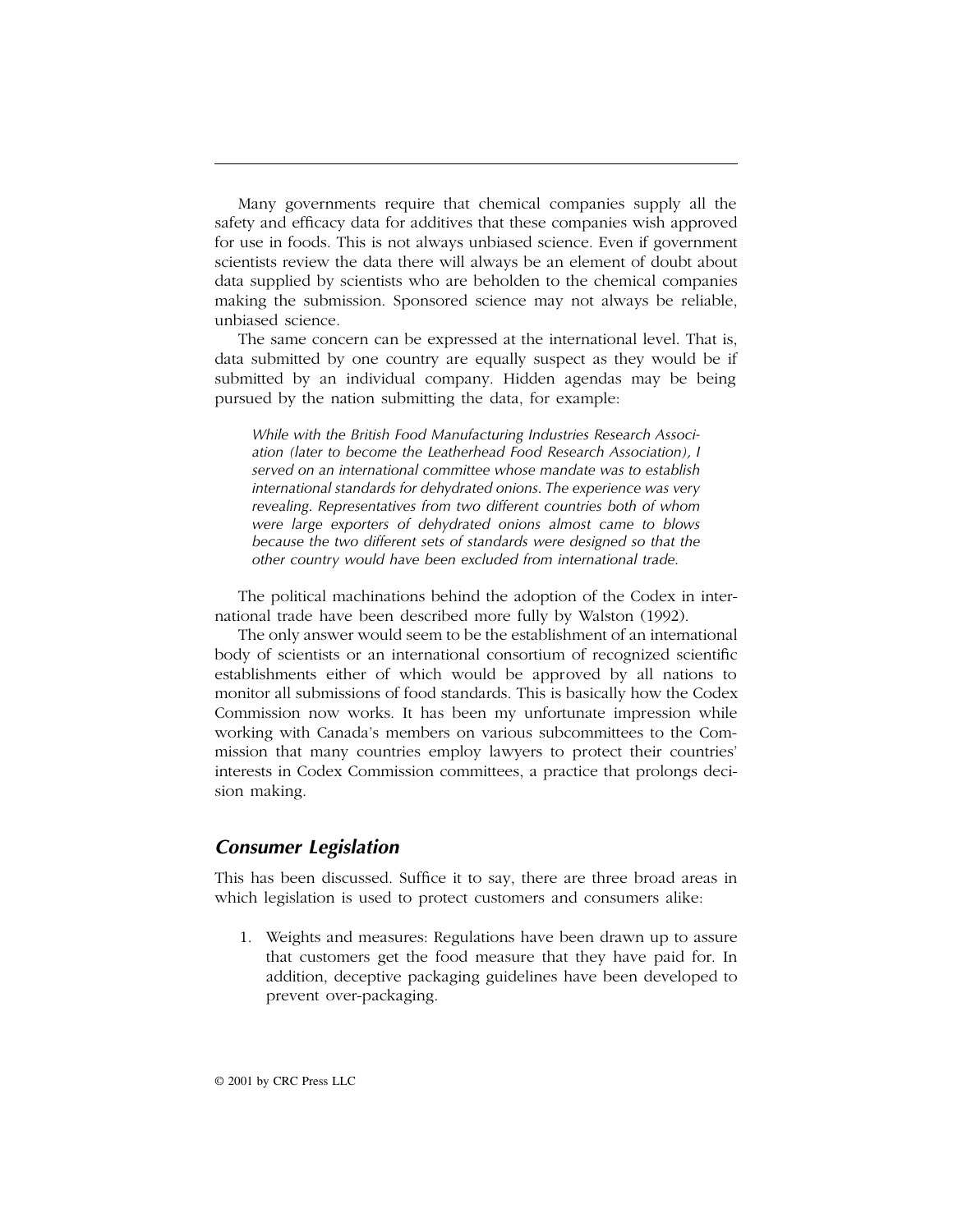- 2. Labeling regulations. Proper nomenclature, truthful product pictures and product descriptions, lists of ingredients in descending order of quantities, nutrition labeling, and the address of the manufacturer are all designed to protect and assist customers in making wise food choices.
- 3. Retailing fraud. Many countries or jurisdictions require that food price be prominently displayed on the package and on the store shelf. In addition, a unit price is required to be displayed on the shelf, i.e., \$x per 100 g.

With the introduction of a new arena for selling food, a new hazard has appeared. The use of credit cards, then the introduction of debit cards, and finally the rapid growth of e-commerce have brought about a need for consumer legislation on at least two more fronts: (1) security of the transaction whether it be e-commerce or by plastic card and (2) privacy of the customer making the transaction.

Security on the Internet is a major problem for the sale of all articles, not just food, but e-commerce is still a fledgling industry. Fraud will grow. Web sites can be hacked, broken into, and confidential information stolen. For the food industry this has not yet emerged as an obstacle for food retailers to address.

Security of credit and debit cards has been a problem almost from their first introduction into commerce. Lost or stolen cards, unethical merchants, carelessness of customers respecting the protection of their passwords or the safe storage of their receipts are all contributing factors. As more and more meals are eaten away from home, the use of cards for payment of meals is becoming much more prevalent and much more of a problem.

Privacy is a much greater concern for the general public. Consumer advocacy groups are protesting to governments about the information that can be obtained in today's commerce and that is sold without the cardholder's permission to third parties for their use in marketing.

## *Environmental Legislation*

The food industry is a major polluter and must be ranked up with many of the heavy industries that are often cited for pollution. Pollution begins on the farm with the use of chemical fertilizers, pesticides, and weed control agents. Fish farming contaminates the oceans and lakes with antibiotics and growth chemicals. Odors and manure become major pollutants where intensive farming of animals and birds occurs (Mallin, 2000).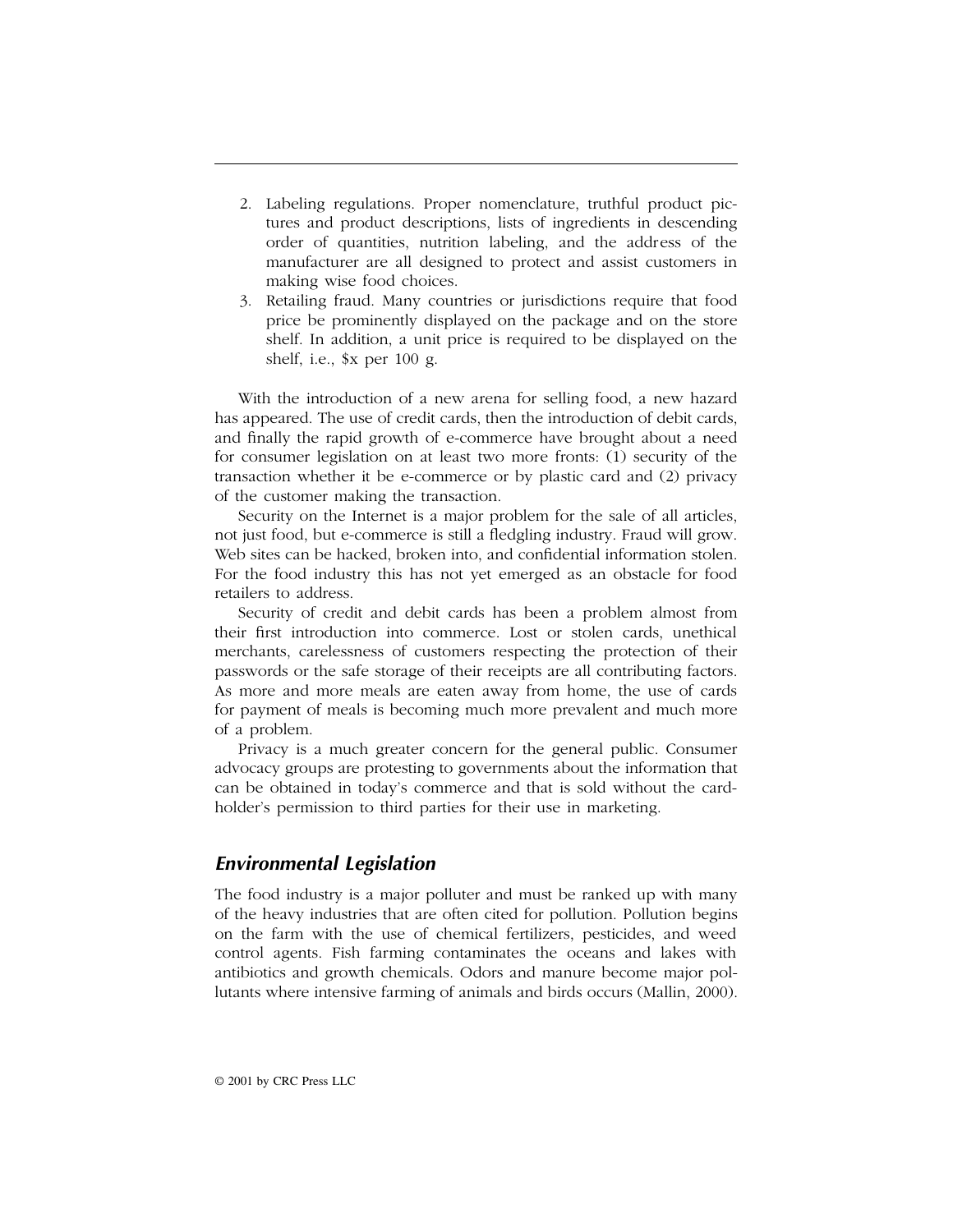The next pollution step takes place at the processing plant. (Transportation of the animals by road or rail to the processing plant should not be overlooked as a significant source of pollution and energy utilization.) Produce must be peeled, trimmed, and washed; animals need to dehided, defeathered, descaled, eviscerated, etc. Byproducts are accumulated and must be transported away or processed into useful products. Water, in large quantities, is required. This must be treated before it can be returned to rivers, streams, or sewage systems. Odors as well as noise are produced and must be controlled.

Food produces waste wherever it is prepared, served, and consumed. There are packaging materials, trimming waste, plate waste, used plastic cups, plates, and utensils, aluminium and glass containers to be disposed of. In short, the whole food chain from start to finish is a polluter.

Consequently, the result is laws:

- To enforce recycling or re-use
- Against littering
- To impose taxes on products whose packaging is not recyclable and extra fees for "too much" garbage
- To establish purity standards for waste water effluent, noise pollution levels, and to require odor and emission controls.

All of which probably makes, along with the other legislation discussed earlier, the food microcosm the most heavily legislated entity on earth.

## *The Dubious Result*

But to what avail? Is the food supply any safer? Is the environment any cleaner? Even in developed countries the number of food-related illnesses continues to climb. Credit card fraud has been described as a growth industry.

Some experts claim that many anti-pollution restrictions and laws cause more pollution than the problems for which they were created to remedy. Many of the recycling programs as currently practiced only lead to more pollution.

The imposition of legislation requires that it be enforced; this requires a cadre of enforcers or inspectors — and tax money. For example: The city of Montreal like many cities has a problem with a lack of landfill sites. The solution was to require that all paper products (some exceptions), glass, plastic, and metal containers be put out for recycling. The city now has its own garbage inspectors to inspect wet garbage not conforming to regulations in order to identify the culprit by name or by addresses found on envelopes in the illegal garbage. This requires a whole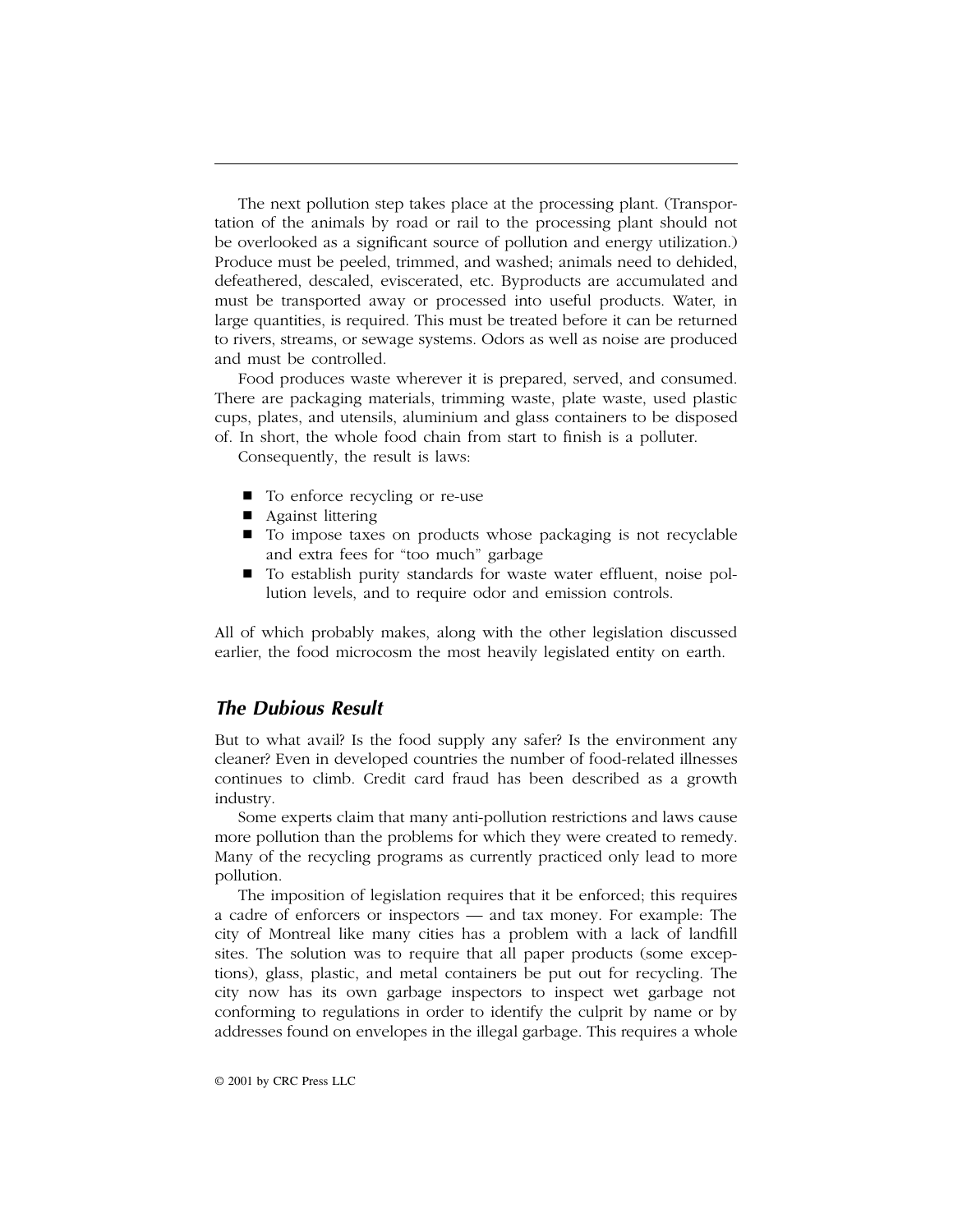infrastructure to be built which must support an inspection system, which must have a means to monitor or measure the abuse, and which must have a means to litigate. It also requires that householders must shred sensitive papers, credit and debit card statements, and receipts which were formerly mixed in with wet garbage (not the best disposal technique but commonly done). This all costs money.

## *Food Legislation: A Summary*

As shown in [Figure 8.1,](#page-4-0) legislation pertaining to all aspects of food from production, processing, to its consumption cannot help but be influenced by partisan groups from all sides. Each political party and each vested interest group will attempt to alter, modulate, or introduce legislation to advance the particular political opinions or the causes they espouse.

Governments must protect their food industries, besides protecting the health and well-being of their people. The necessity for food safety and trade legislation, therefore, cannot be denied. This can only be done through legislation designed to protect agricultural and manufacturing interests. Such legislation, however, is not a guarantee of safety of the food supply or for fair and easy trade in food products between nations or within nations.

The solutions undertaken by many governments, therefore, have followed one of three paths:

- 1. Outsourcing duties of analyst and inspector to private enterprise, often to universities with food science departments or to designated qualified private analytical laboratories.
- 2. Spinning off government departments whose responsibilities it was to inspect and analyze food products thus they become private monopolies. These entities charge fees for providing these services to their clients, i.e., the food industry. That is, they become selfsupporting, money-making entities.
- 3. Putting food companies on "scout's honor" to maintain and record a high level safety and quality controls in their manufacturing processes. That is, food companies who have shown that they have the resources and organization, are allowed to self-regulate according to a strict code of practice.

Are these entirely safe practices? A case of drinking water contamination in Walkerton, Ontario, in May/June, 2000 illustrates a dilemma that could occur. Walkerton's water supply came from wells. The water became contaminated with *E. coli 0157*; several people died. The provincial government had cut funding for government analyses. Municipalities,